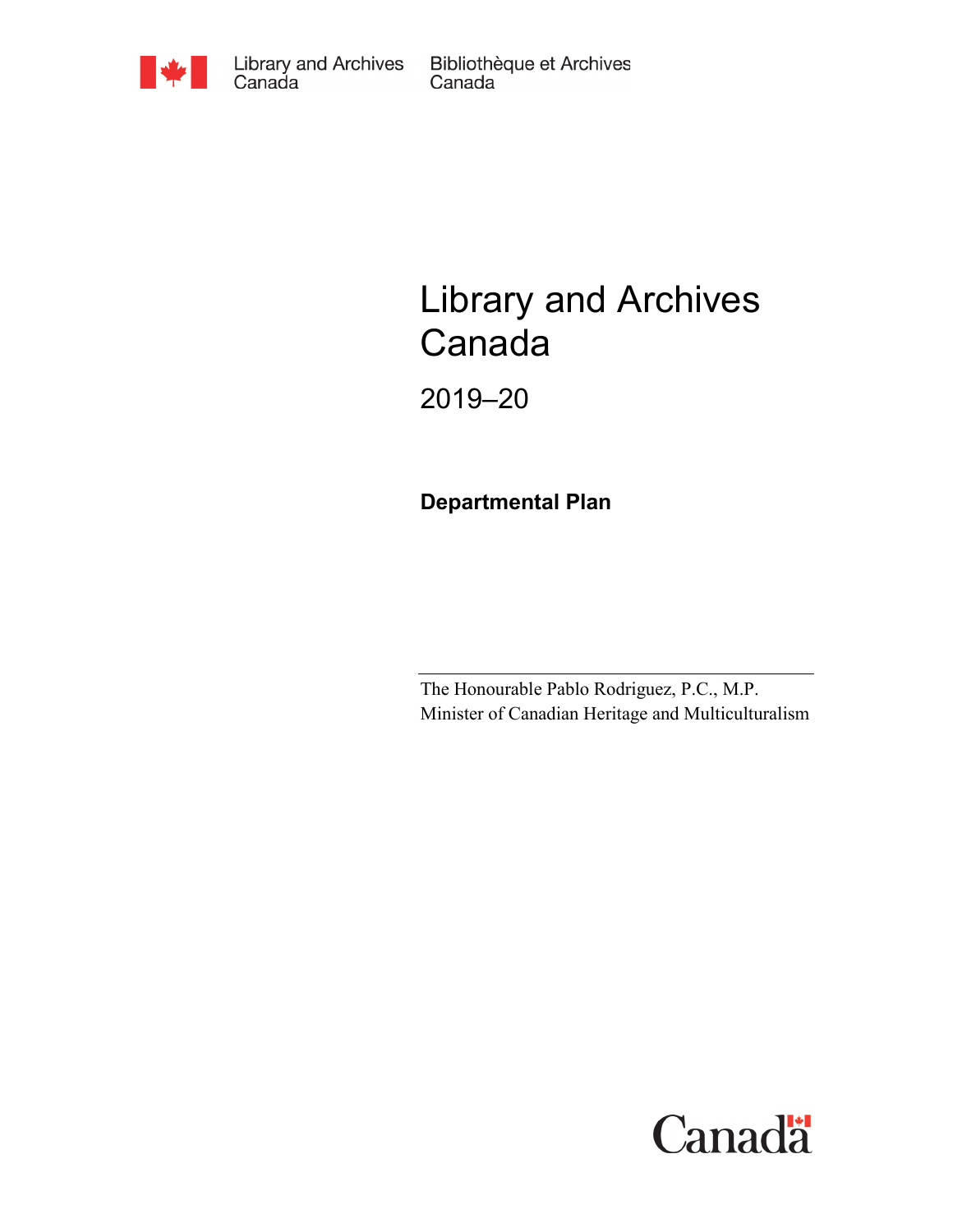Catalogue No.: SB1-11E-PDF

ISSN: 2371-6851

2019–20 Departmental Plan (Library and Archives Canada)

Également disponible en français sous le titre : Plan ministériel 2019-2020 (Bibliothèque et Archives Canada)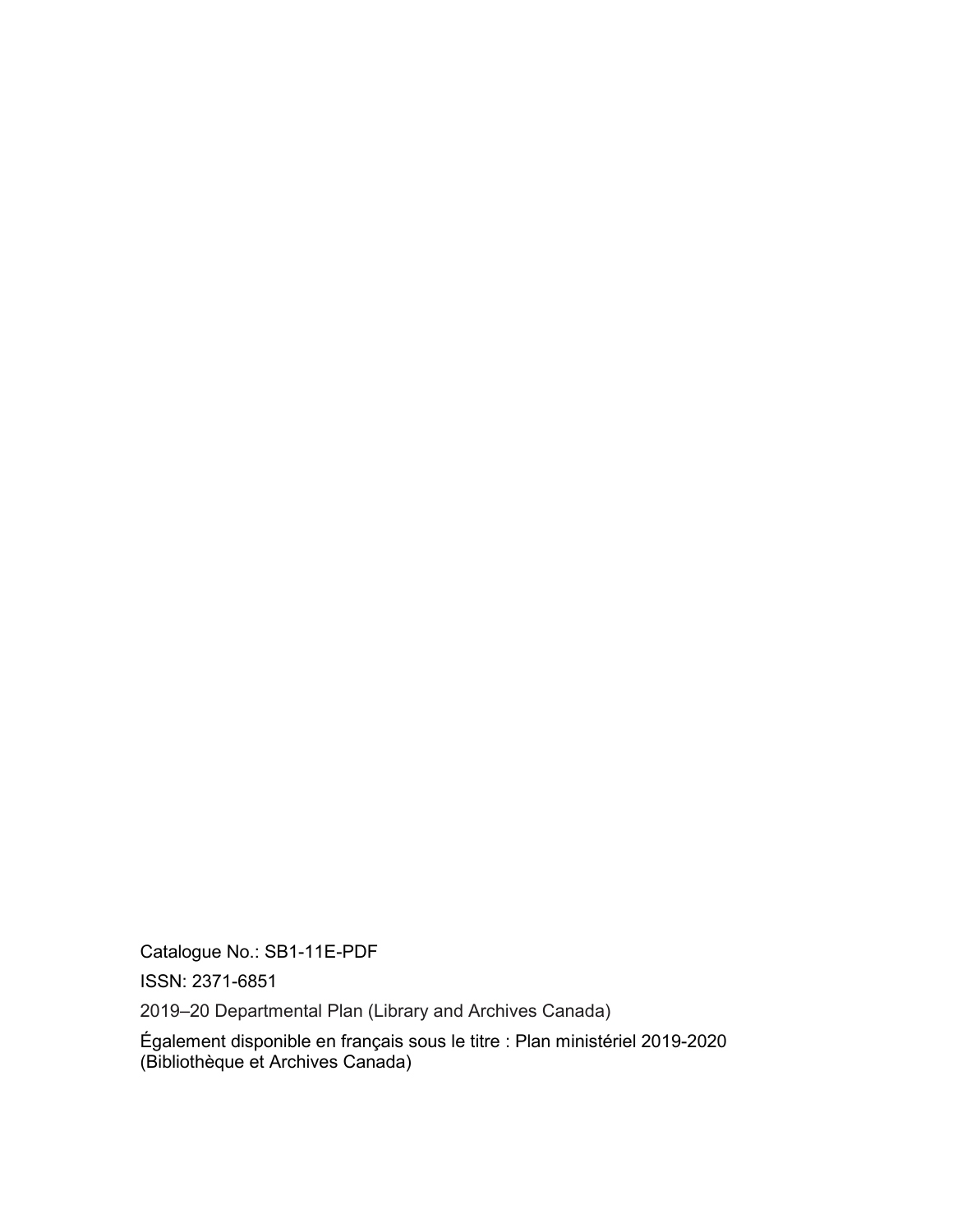# Table of Contents

| Planned results: what we want to achieve this year and beyond 7 |  |
|-----------------------------------------------------------------|--|
|                                                                 |  |
| Acquiring and preserving documentary heritage7                  |  |
| Providing access to documentary heritage11                      |  |
|                                                                 |  |
|                                                                 |  |
|                                                                 |  |
|                                                                 |  |
|                                                                 |  |
| Future-Oriented Condensed Statement of Operations 23            |  |
|                                                                 |  |
|                                                                 |  |
|                                                                 |  |
| Raison d'être, mandate and role: who we are and what we do25    |  |
|                                                                 |  |
| Supporting information on the Program Inventory26               |  |
|                                                                 |  |
|                                                                 |  |
|                                                                 |  |
|                                                                 |  |
|                                                                 |  |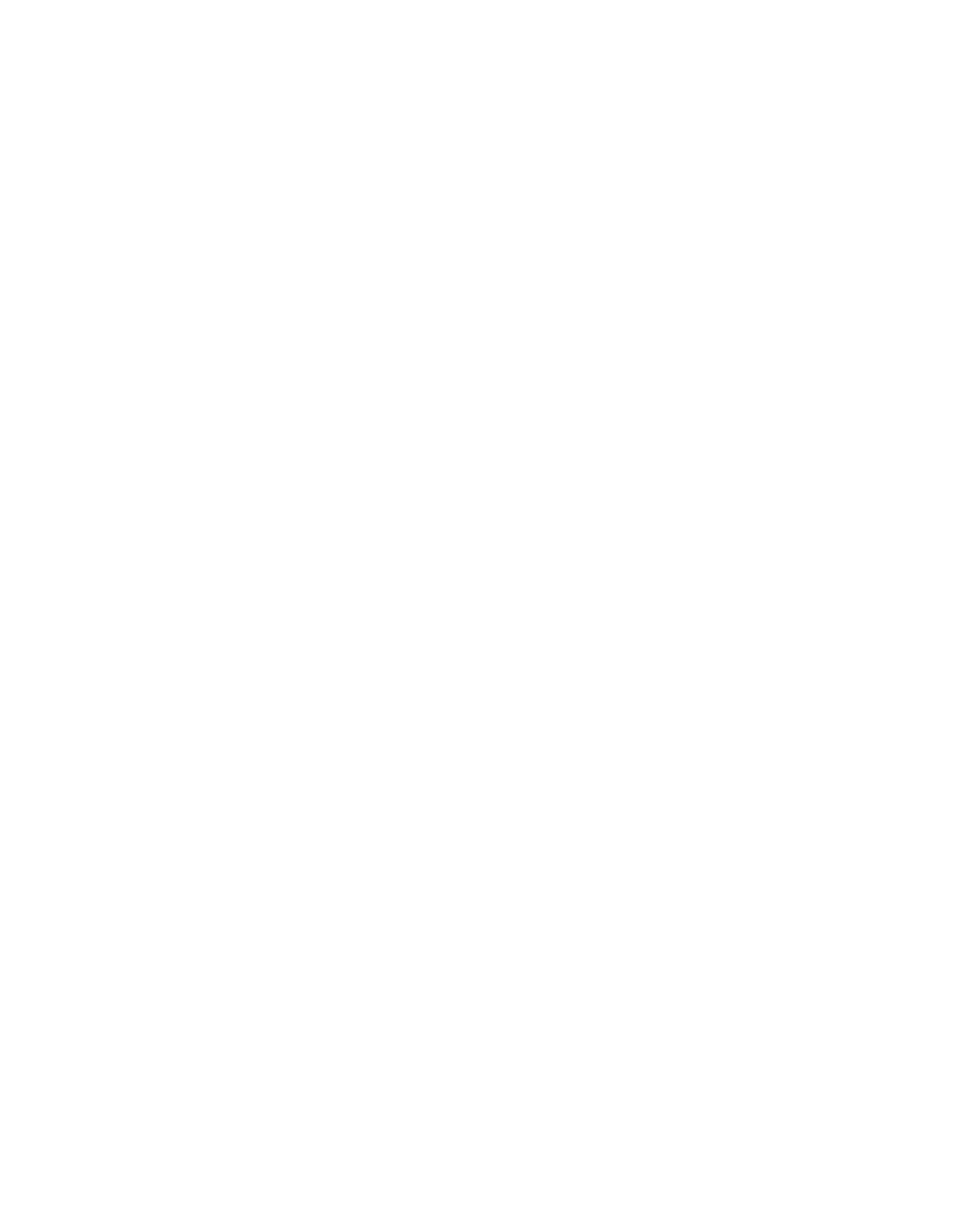# <span id="page-4-0"></span>Minister's Message

**A**s Minister of Canadian Heritage and Multiculturalism, I am pleased to present the 2019–2020 Departmental Plan for Library and Archives Canada (LAC).

**T**he organizations in the Canadian Heritage Portfolio, including LAC, carry out their mandate—in fields that include arts, culture, heritage and communications—so that all Canadians can have access to content that is both relevant and of high quality. They integrate innovation, creativity and inclusion into everything they do, and are helping build a dynamic society that is open to diversity. All of this takes place in accordance with the *Official Languages Act*, whose 50<sup>th</sup> anniversary we are celebrating in 2019.



Within the Portfolio, LAC serves as the permanent memory of Canadian society in all its diversity. As a member of the national and international communities of libraries and archives—as well as in the broader community of memory institutions—LAC plays a key role in highlighting our history and our culture.

**I**n 2019–2020, LAC will continue to acquire and preserve the country's documentary heritage, and make it more accessible and better known in order to attest to the diversity of Canadian experiences and identities. LAC will pursue its goals in a renewed spirit of cooperation by inviting Canadians to become the cornerstone of its efforts.

The priorities presented in this report will be central to the activities of Library and Archives Canada in 2019–2020. I invite you to read further to discover what LAC intends to achieve, within the Canadian Heritage Portfolio, to meet the objectives of the Government of Canada and serve the best interests of Canadians.

> The Honourable Pablo Rodriguez Minister of Canadian Heritage and Multiculturalism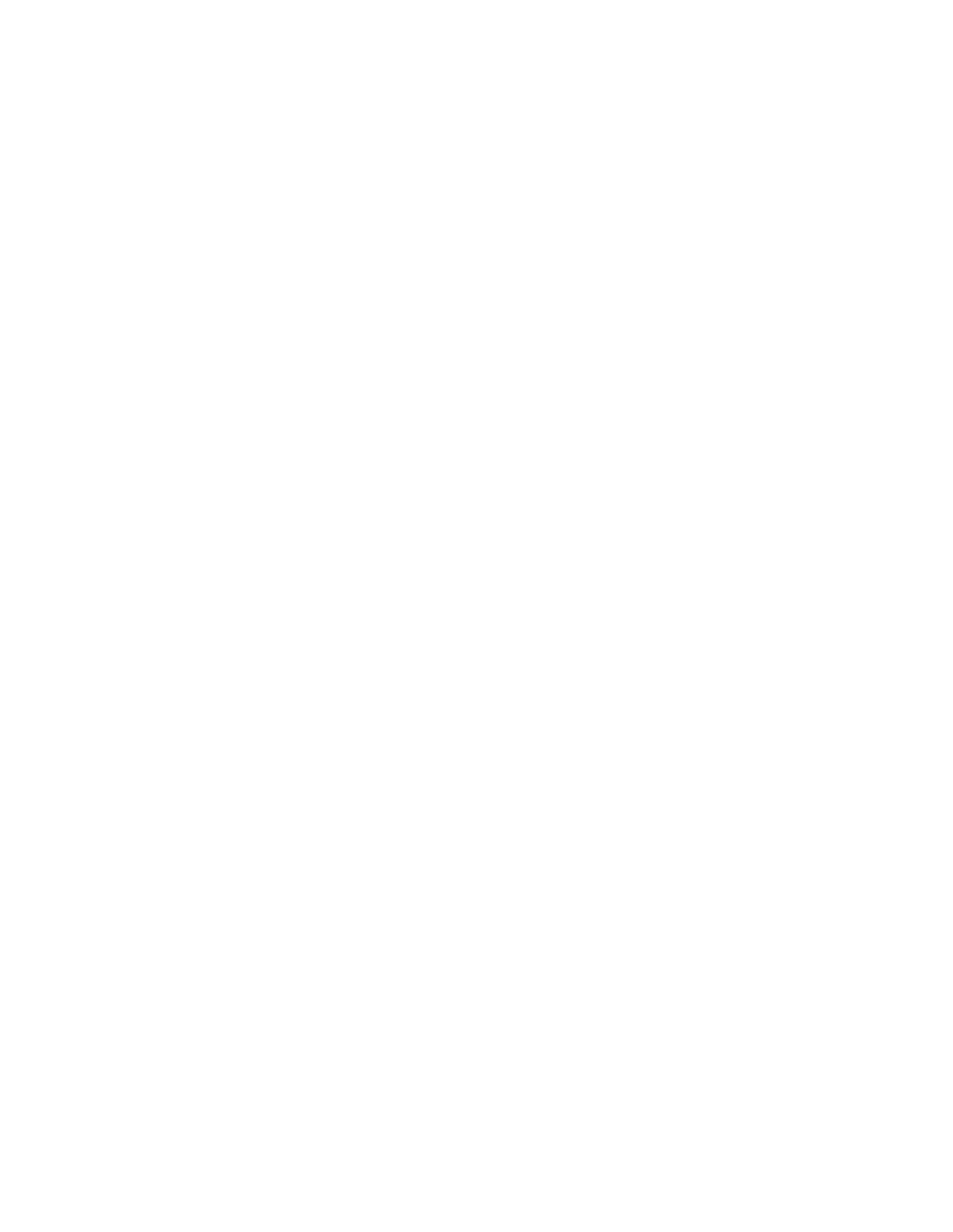# <span id="page-6-0"></span>Librarian and Archivist of Canada's message

The year 2020 will see the culmination of "Blueprint 2020," a government initiative launched in 2013. The exercise involved making profound changes to the way in which we carry out our mandate to serve Canadians better.

I believe that Library and Archives Canada (LAC) has been a model student. It has constantly strived to modernize how it operates, to meet the growing appetite of Canadians for accessible content.

The key principles of Blueprint 2020 will continue to inspire us and guide us in the year ahead:



**An open and networked environment:** "Together!" will once again be LAC's motto. LAC will continue its reflection and work with its national and international partners in the museum, library, archives and academic communities to increase and improve access to documentary heritage. We will also continue to invest in the unprecedented project of collaboration with the Ottawa Public Library, which will endow the nation's capital with a unique facility housing the national library and archives and a world-class public library. Lastly, we will again—and more than ever—call on the public to enrich the collection by using our collaborative tools, especially Co-Lab.

**A whole-of-government approach:** LAC will play a key role in support of many government initiatives, especially those related to diversity. We will continue our projects focused on preservation of Indigenous languages and access to the documentary heritage of First Nations, Inuit and Métis. We will support the critical work of reconciliation with the lesbian, gay, bisexual and transgender (LGBT) community by processing requests for access to the files of former military personnel and former federal employees.

A modern workplace that **makes smart use of new technologies:** LAC will continue to be connected! Our online library system will be fully operational in 2019–2020. This will make it possible to explore the published collections of LAC and Canadian libraries from anywhere in the world. We will begin designing a new preservation centre that will provide optimum conservation conditions for the documents of our collective memory for centuries to come. And there is also the launch of our new heritage management system, which will revolutionize our digital operations.

**A capable, confident and high-performing workforce:** Through the efforts of our dedicated multidisciplinary team as it responds to Canadians, we will continue to enhance access to and the visibility of our collection by providing services focused on the needs of our users in formats accessible to all.

> Guy Berthiaume Librarian and Archivist of Canada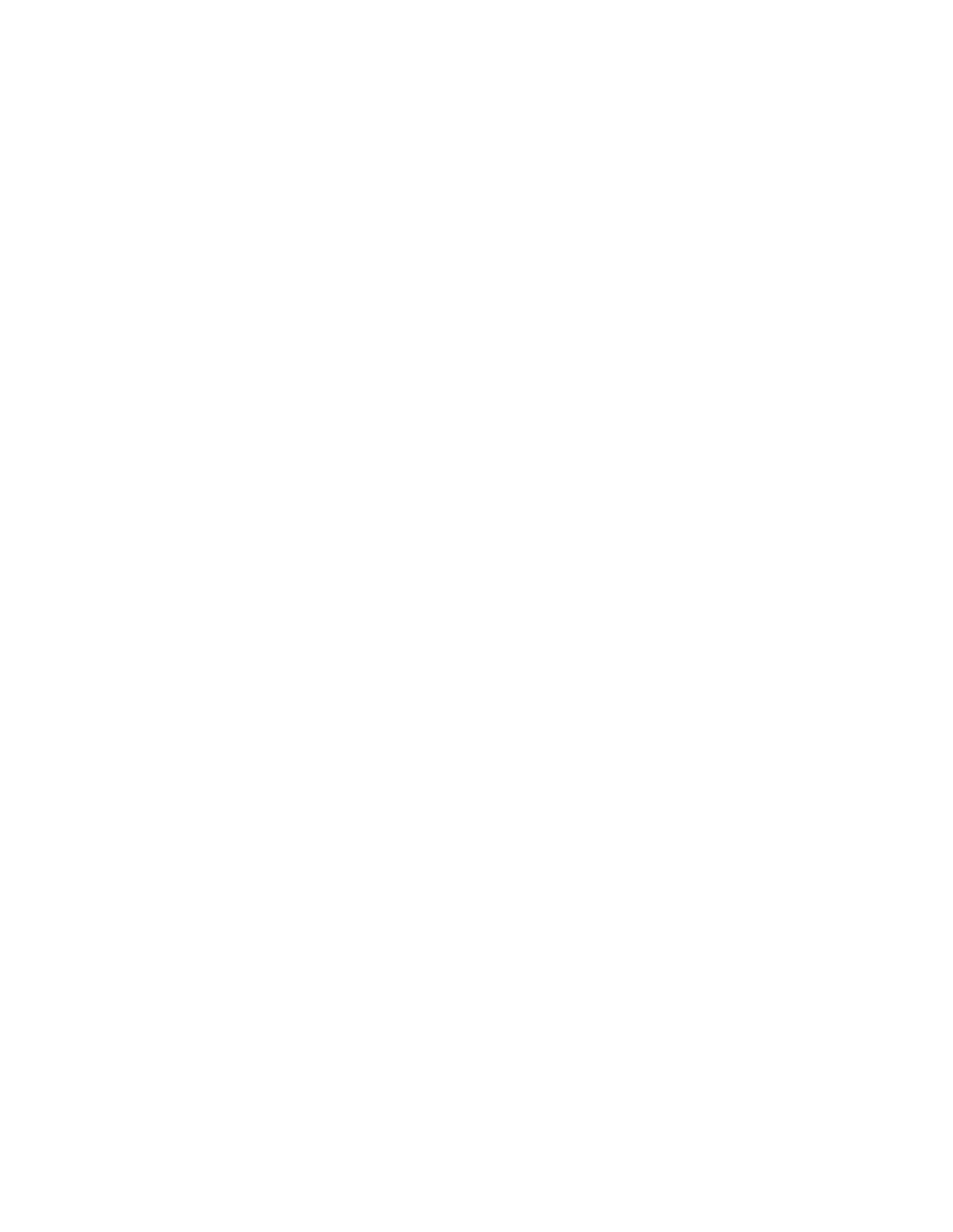## <span id="page-8-0"></span>Plans at a glance and operating context

In 2019–2020, LAC will begin implementing its new 2019–2022 three-year plan, developed following consultations with citizens, employees and partners. This plan is guided by the following observations:

- Users are increasingly active contributors;
- Finding lasting, efficient solutions is a priority to manage the institution and its collections in a sound, sustainable manner;
- Leveraging technology is essential to engage fully with clients, and to empower creators, communities and citizens.

In 2019–2020, LAC will pursue its collaboration with its users and partners to increase access to documentary heritage and enhance the democratization of knowledge. The [joint](https://ottawacentrallibrary.ca/the-project)  [facility project](https://ottawacentrallibrary.ca/the-project)<sup>[i](#page-35-0)</sup> is a good example of collaboration: LAC, the Ottawa Public Library and the City of Ottawa will be working together to construct an iconic building by 2024 that will offer a rich client experience as well as shared programs and services.

LAC will also be implementing its 2019–2024 acquisition strategy, so new documentary resources will enrich its collection and reflect the Canada of yesterday and today. It will process new content in its analogue and digital collections, to ensure integrity and authenticity over time. LAC will also be implementing the contract with its chosen partner to begin the design of its new state-of-the-art analogue preservation facility. It will also continue its digital transformation work, testing its new integrated heritage management system that will facilitate the transfer of, preservation of, and access to digital resources. This initiative will advance digital transformation at LAC and have a profound, sustainable impact on all its operations.

LAC will also be combining its efforts with those of the government to make the best use of new technologies so it can offer more accessible and connected services to Canadians. In the spirit of the government's [Canadian Digital Service](https://digital.canada.ca/)<sup>[ii](#page-35-1)</sup> initiative, LAC is listening to input from the public and working to remove physical, technological and geographic barriers that limit access to its collections. For example, in 2019–2020, LAC will add data and functions to the integrated, interactive search tool on its website.

The Calls to Action by the [Truth and Reconciliation Commission](http://nctr.ca/assets/reports/Calls_to_Action_English2.pdf)<sup>[iii](#page-35-2)</sup> will continue to guide LAC in its role of providing communities and all Canadians with information that contributes to a national dialogue. LAC will use the funding from Budget 2017 to continue its collaboration with Indigenous communities to help First Nations, Inuit and Métis peoples preserve their languages and enhance access to their documentary heritage.

LAC will continue to support the government's efforts to address historic discrimination against the LGBT community. It will respond to requests for access to the files of former military personnel and former federal employees as part of the settlement agreement in the class action lawsuit.

LAC will be promoting a more inclusive workplace that brings together diverse talents and skills, and where mental health and well-being are the focus of ongoing awareness activities.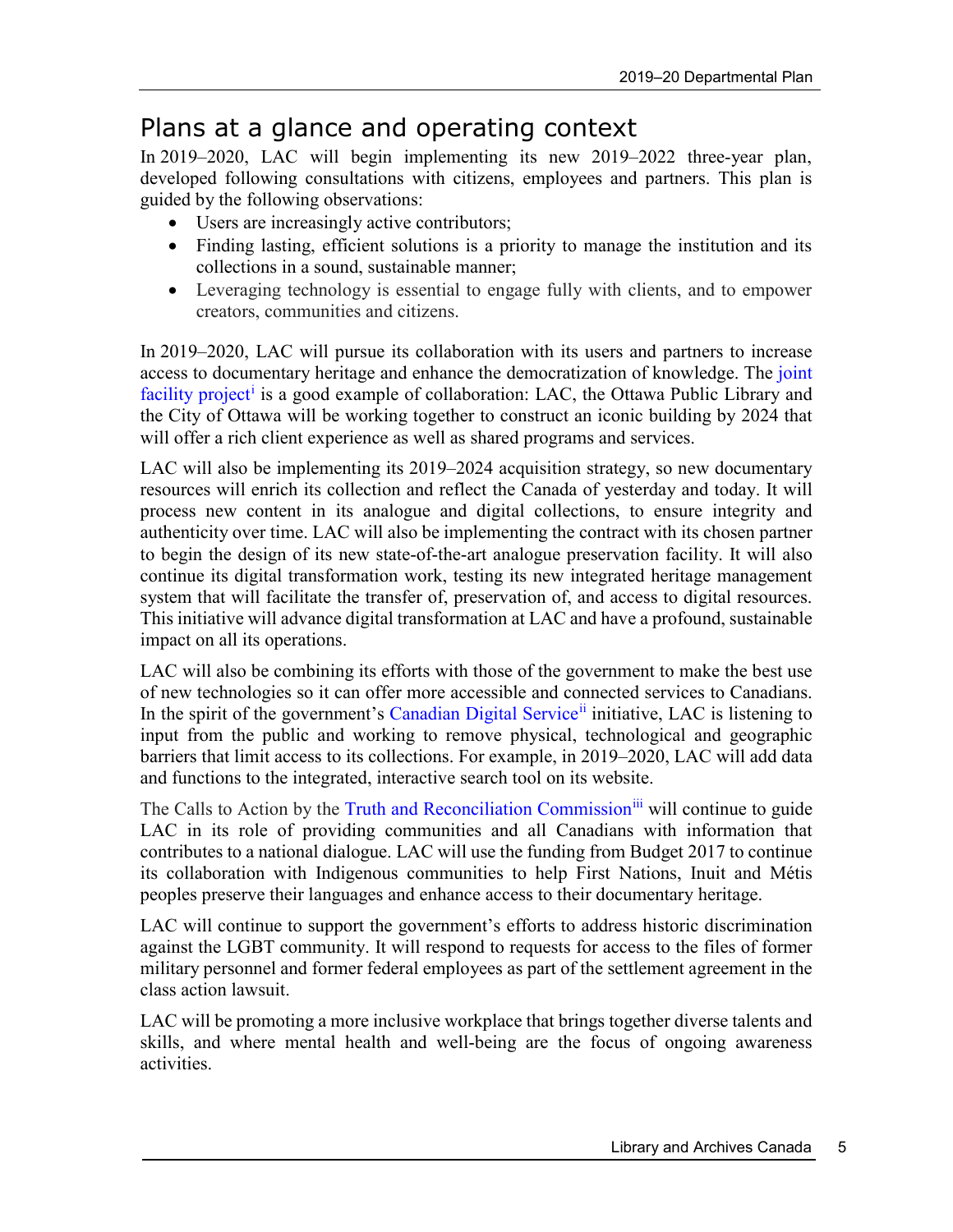In 2019–2020, LAC will continue to be active with its national and international partners. It will organize meetings of the [Stakeholders'](http://www.bac-lac.gc.ca/eng/about-us/Pages/stakeholders-forum.aspx) Forum, <sup>[iv](#page-35-3)</sup> and with the Steering Committee [on Canada's Archives,](https://archives2026.com/meetings/)<sup>[v](#page-35-4)</sup> the [Council of National, Provincial and Territorial Archivists,](http://www.archivescanada.ca/Networks)<sup>[vi](#page-35-5)</sup> LAC's Forum with University Partners, and its [Youth Advisory Council.](http://www.bac-lac.gc.ca/eng/about-us/Pages/youth-advisory-council.aspx)<sup>[vii](#page-35-6)</sup> In addition, the third Summit on the Value of Galleries, Libraries, Archives and Museums will take place at the Grande Bibliothèque de Montréal in partnership with Bibliothèque et Archives nationales du Québec (BAnQ) and the Ottawa Declaration Working Group. LAC, along with other Canadian memory institutions, will continue to support the National Heritage [Digitization Strategy,](https://nhds.ca/) [viii](#page-35-7) which coordinates digitization efforts across all Canadian institutions.

Lastly, LAC will pursue its international commitment to the [International Council on](https://www.ica.org/en)  [Archives,](https://www.ica.org/en)<sup>[ix](#page-35-8)</sup> the [International Federation of Library Associations and Institutions,](https://www.ifla.org/)<sup>[x](#page-35-9)</sup> and the [Réseau francophone numérique.](http://www.rfnum.org/)<sup>[xi](#page-35-10)</sup> Under [Canada's Creative Export Strategy,](https://www.canada.ca/en/canadian-heritage/services/exporting-creative-industries/creative-export-strategy.html)<sup>[xii](#page-35-11)</sup> which is part of the [Creative Canada Policy Framework,](https://www.canada.ca/en/canadian-heritage/campaigns/creative-canada/framework.html) [xiii](#page-35-12) LAC will organize a seminar on cultural diplomacy.

For more information on LAC's plans, priorities and planned results, see the "Planned [results"](https://www.bac-lac.gc.ca/eng/about-us/report-plans-priorities/departmental-plan-2019-2020/Pages/departmental-plan-2019-2020.aspx#pr)<sup>[xiv](#page-35-13)</sup> section of this report.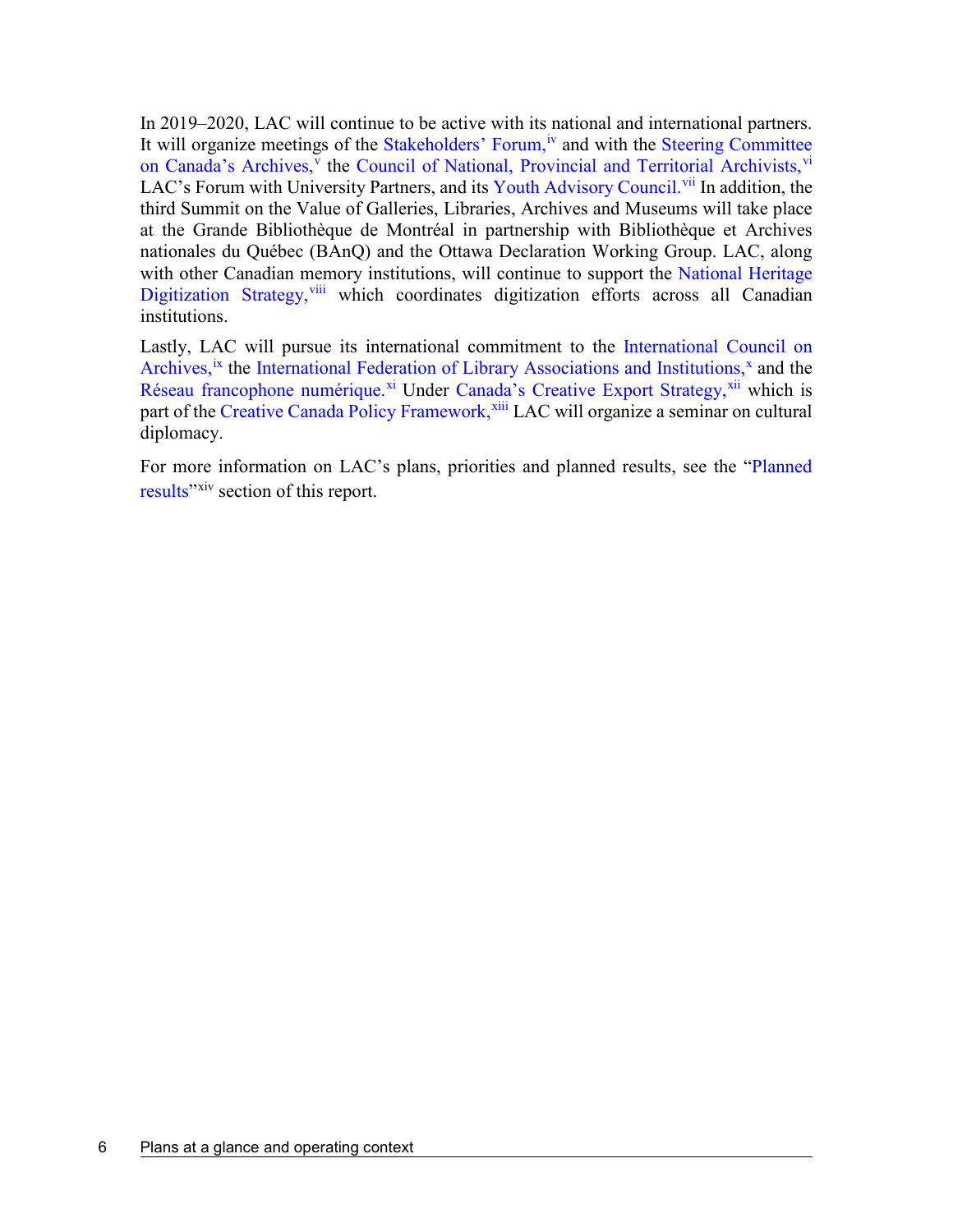# <span id="page-10-0"></span>Planned results: what we want to achieve this year and beyond

### <span id="page-10-1"></span>Core Responsibilities

# <span id="page-10-2"></span>**Acquiring and preserving documentary heritage**

### **Description**

Library and Archives Canada (LAC) acquires documentary heritage of historical value and preserves it for current and future generations, as mandated in the *[Library and Archives of](http://laws-lois.justice.gc.ca/eng/acts/L-7.7/page-1.html)*  [Canada Act.](http://laws-lois.justice.gc.ca/eng/acts/L-7.7/page-1.html)<sup>[xv](#page-35-14)</sup> The collection is made up of documentary heritage in a variety of media and formats. LAC advises the Government of Canada and its institutions on the management of information and ensures that records of historical value are transferred to its collection. Through legal deposit, all materials submitted by Canadian publishers, and samples of Internet content, become part of the collection. Other records of national significance are acquired to document Canadian society. The institution uses state-of-the-art techniques and infrastructure to restore the collection and provide optimal conditions for long-term preservation. LAC also builds its capacity and expertise to store information digitally, to ensure the enduring availability of digital records.

### **Related programs**

- ▶ Acquisition and processing of government records
- Acquisition and processing of published heritage
- Acquisition and processing of private archives
- **Preservation**

### **Planning highlights**

In 2019–2020, with advice and recommendations from its [Acquisitions Advisory](http://www.bac-lac.gc.ca/eng/about-us/Pages/acquisitions-advisory-committee.aspx)  [Committee,](http://www.bac-lac.gc.ca/eng/about-us/Pages/acquisitions-advisory-committee.aspx)<sup> $xvi$ </sup> LAC will continue activities to ensure that its collection represents the Canada of yesterday and today in all its diversity.

The 2019–2024 Acquisition Strategy will provide guidance to LAC on its priorities for the acquisition of private archives. In particular, it will ensure that its new acquisitions reflect the contributions of Indigenous peoples, regions, cultural groups, Francophones, minorities and the LGBT community. It will also continue to process the private archives of former prime ministers.

Under [legal deposit,](https://laws-lois.justice.gc.ca/eng/regulations/SOR-2006-337/index.html)<sup>[xvii](#page-35-16)</sup> publishers send one or two copies of their publications to LAC so that they are preserved in perpetuity in the national collection. Through targeted campaigns, LAC will ensure that the published heritage submitted by publishers reflects all publication spheres (books, magazines and music) and is representative of a wide range of Canadian voices. To this end, the Publishers Awareness Strategy will focus on Indigenous publishers and music producers.

LAC will make use of the full potential of its new integrated library management system to inventory and describe published heritage so that it becomes searchable and accessible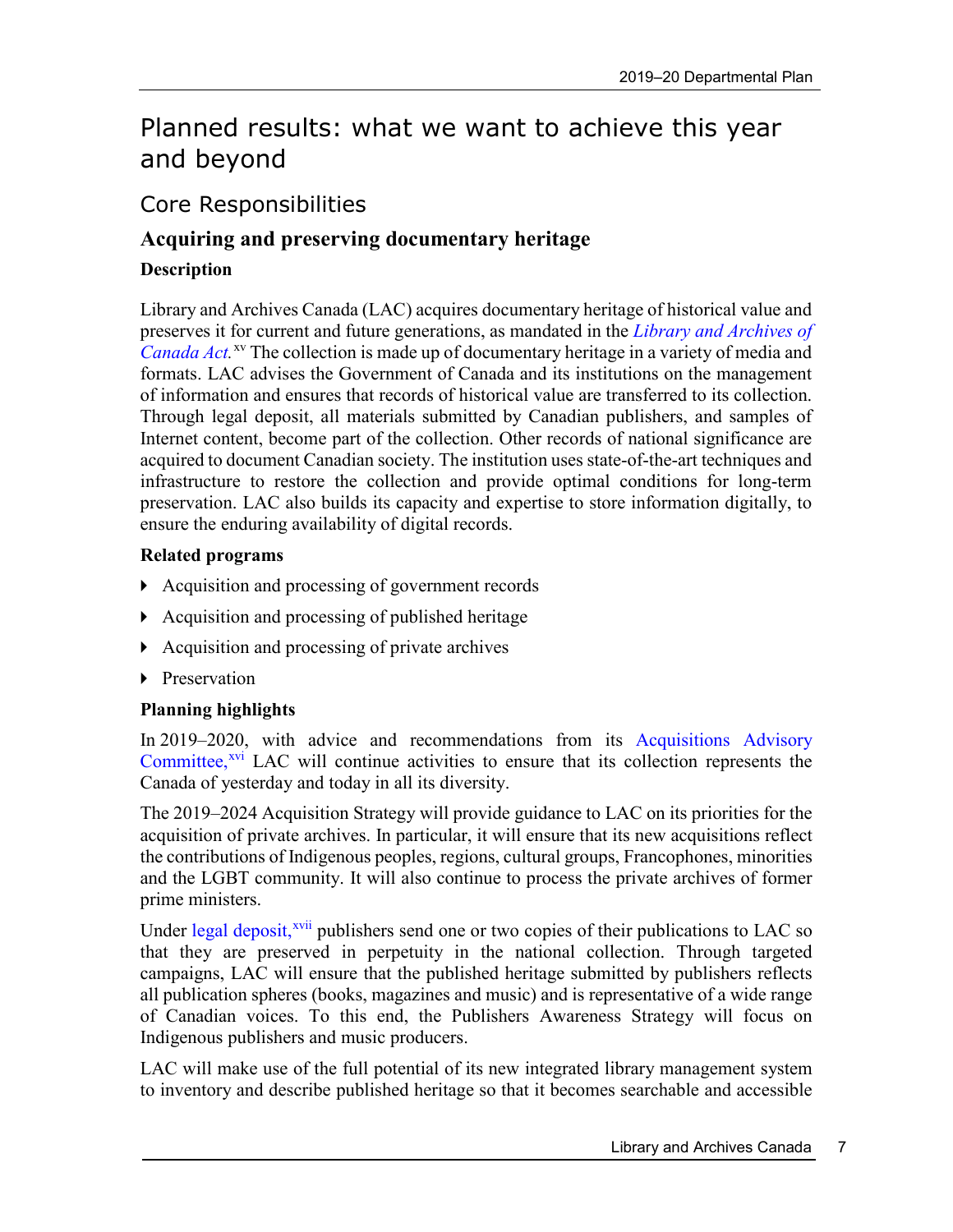to all. LAC will also be implementing its Digital Assets Management System (DAMS) for the acquisition of digital publications and university theses, and it will be working on integration of the new system. At the same time, LAC will be testing DAMS to ensure that newly acquired digital publications are effectively preserved. This effort will support the digital preservation program.

Furthermore, LAC will be working to ensure that it is ready to receive and process electronically digital-archival materials from government institutions. In 2019–2020, it will test and configure the DAMS to meet requirements for the acquisition and preservation of government records. This technology will improve the collecting and updating of metadata and increase its capacity for processing and preserving digital documents. LAC will update its guidelines to better guide the process by which federal institutions transfer their digital records of archival value to LAC.

As part of the government records disposition program, implementation of the multi-year validation plan will continue. LAC will work closely with federal institutions to help them identify documents of archival value that must be transferred to LAC at the end of their life cycle.

In 2019-2020, LAC will pursue the process of renewing its aging archival information systems with an integrated enterprise solution. To this end, it will consult its stakeholders and issue a request for information using the Government Electronic Tendering System. LAC will then be able to define more clearly its requirements and the appropriate procurement strategy.

As part of its efforts to preserve its analogue archives in optimum conditions, LAC will be completing the procurement process to begin the public-private partnership project to design and [th](#page-35-17)en build the [new](http://www.bac-lac.gc.ca/eng/about-us/preservation/Pages/gatineau-2.aspx)  [preservation facility \(Gatineau](http://www.bac-lac.gc.ca/eng/about-us/preservation/Pages/gatineau-2.aspx) 2).<sup>xviii</sup> The work will also

#### **Highlights**

**LAC will be field testing a new idea to improve its capacity to process documents in its collection for preservation purposes. Implementation of the "BioBubble" project involves the acquisition and installation of a mobile work area providing an enclosed, controlled and secure environment in which to process oversized archival records damaged by moisture.**

include optimization of the vaults in the current Preservation Centre.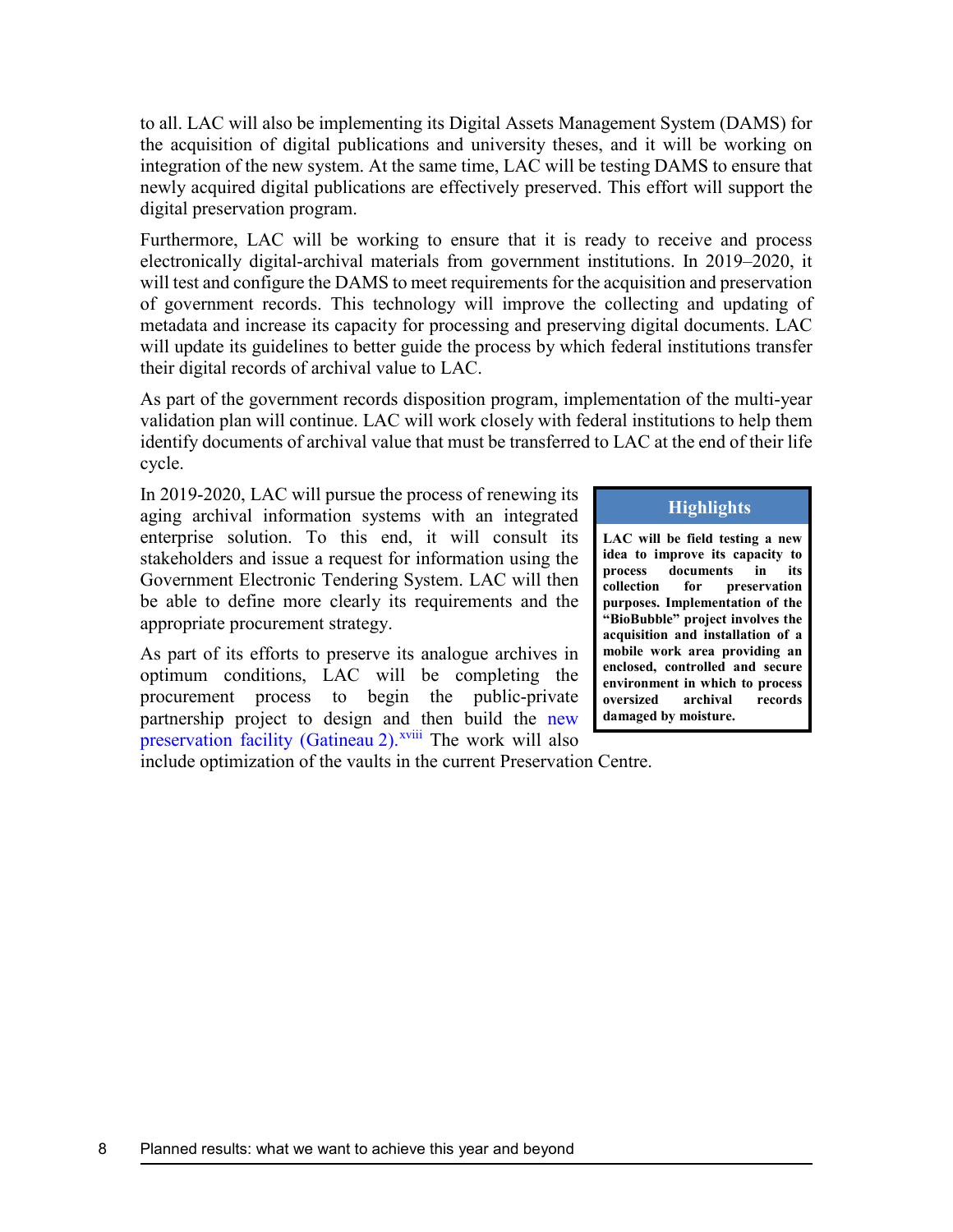| <b>Departmental</b><br><b>Results</b>                                                                                           | <b>Departmental Result</b><br><b>Indicators</b>                                                                         | <b>Target</b> | <b>Date to</b><br>achieve<br>target | $2015 - 16$<br><b>Actual</b><br><b>results</b> | 2016-17<br><b>Actual</b><br><b>results</b> | $2017 - 18$<br><b>Actual</b><br><b>results</b> |
|---------------------------------------------------------------------------------------------------------------------------------|-------------------------------------------------------------------------------------------------------------------------|---------------|-------------------------------------|------------------------------------------------|--------------------------------------------|------------------------------------------------|
| Library and<br>Archives Canada                                                                                                  | Percentage of federal<br>institutions transferring<br>records annually                                                  | 15%           | March 31,<br>2020                   | <b>Not</b><br>available                        | <b>Not</b><br>available                    | <b>Not</b><br>available                        |
| acquires a<br>collection that is<br>representative of<br>Canada                                                                 | Percentage of active<br>publishers transferring<br>publications annually                                                | 82%           | March 31,<br>2020                   | <b>Not</b><br>available                        | <b>Not</b><br>available                    | <b>Not</b><br>available                        |
|                                                                                                                                 | Percentage of acquisition<br>priorities that lead to an<br>acquisition agreement                                        | 75%           | March 31,<br>2020                   | <b>Not</b><br>available                        | <b>Not</b><br>available                    | <b>Not</b><br>available                        |
| Documentary                                                                                                                     | Percentage of government<br>records processed in<br>keeping with service<br>standards                                   | 60%           | March 31,<br>2020                   | Not<br>available                               | <b>Not</b><br>available                    | <b>Not</b><br>available                        |
| heritage acquired by<br><b>Library and Archives</b><br>Canada is<br>processed in a<br>timely manner to                          | Percentage of published<br>heritage processed in<br>keeping with service<br>standards                                   | 80%           | March 31,<br>2020                   | <b>Not</b><br>available                        | <b>Not</b><br>available                    | <b>Not</b><br>available                        |
| make it searchable                                                                                                              | Percentage of private<br>archives processed in<br>keeping with service<br>standards                                     | 90%           | March 31,<br>2020                   | Not<br>available                               | Not<br>available                           | <b>Not</b><br>available                        |
| <b>Library and Archives</b><br>Canada's collection<br>is preserved within<br>standards for<br>current and future<br>generations | Percentage of analogue<br>holdings maintained within<br><b>Library and Archives</b><br>Canada preservation<br>standards | 75%           | March 31,<br>2020                   | <b>Not</b><br>available                        | <b>Not</b><br>available                    | Not<br>available                               |

### Planned results

Under the [Policy on Results,](https://www.tbs-sct.gc.ca/pol/doc-eng.aspx?id=31300) [xix](#page-35-18) LAC adopted a Departmental Results Framework in 2018–2019 with new indicators; some of the performance data for those indicators was not available prior to this fiscal year.

#### **Risks and mitigation strategies**

LAC's 2018–2021 Corporate Risk Profile describes the key risks that could impact achievement of its objectives.

In terms of the results related to its primary responsibility, LAC risks not being able to adapt quickly enough to evolving technology, which could hinder its ability to meet the needs of its users. Development of the Digital Assets Management System and renewal of LAC's archival information system will mitigate the effects of this risk and improve services to the public, government institutions and publishers.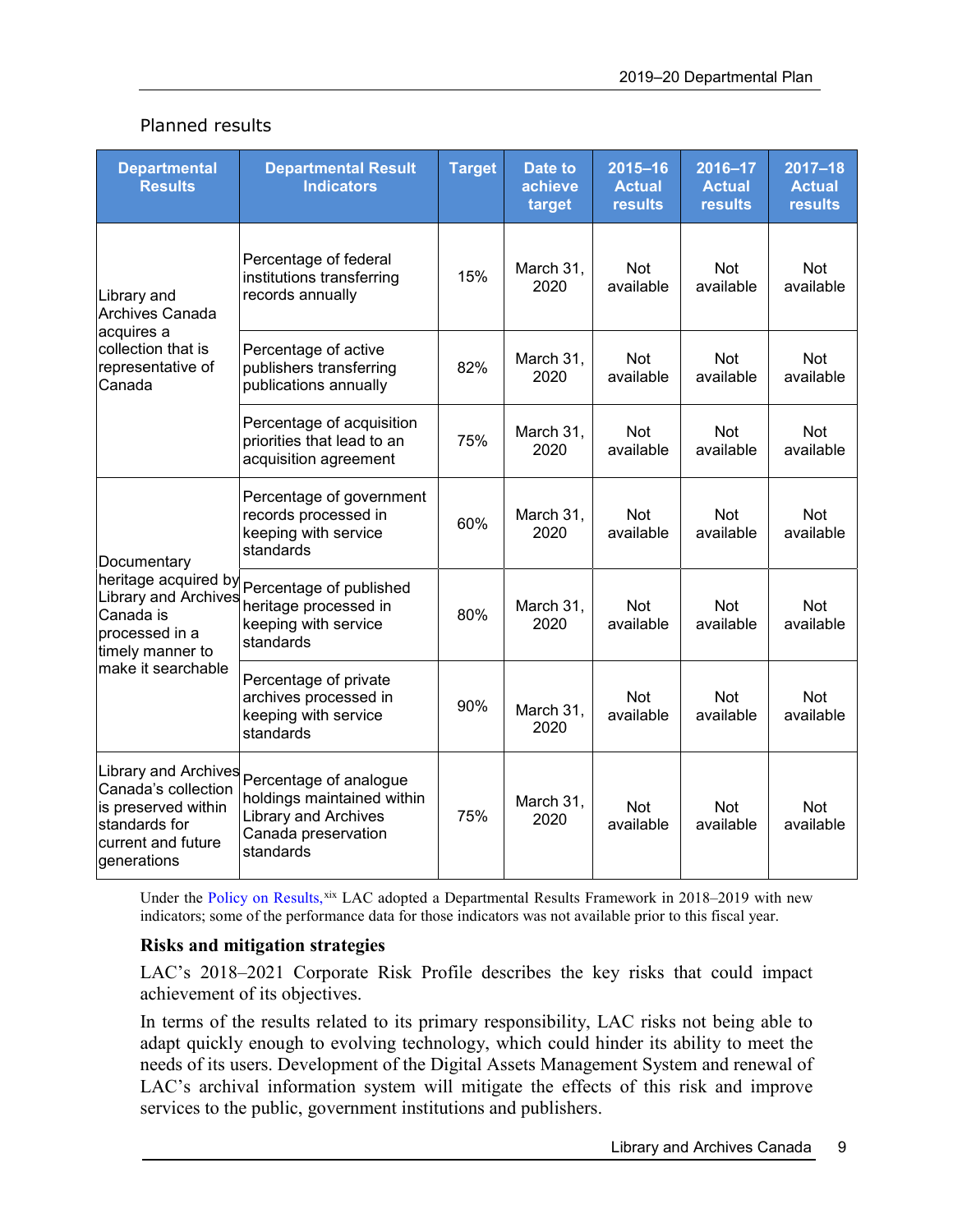There is also a risk that LAC's digital processes may not be fully integrated seamlessly, potentially affecting the organization's efficiency. For this reason, LAC will continue to implement its digital strategy and its strategy for a digital preservation program while taking into account the interdependencies of systems and processes. It will also ensure that proposed new technological solutions are analyzed by the Project and Architecture Review Committee to ensure their compatibility with organizational architecture.

Budgetary financial resources (dollars)

| $2019 - 20$           | $2019 - 20$             | $2020 - 21$             | $2021 - 22$             |
|-----------------------|-------------------------|-------------------------|-------------------------|
| <b>Main Estimates</b> | <b>Planned spending</b> | <b>Planned spending</b> | <b>Planned spending</b> |
| 94,061,984            | 94,061,984              | 69,940,548              | 67,372,523              |

Planned spending will increase in fiscal 2019–2020, because almost 35 million dollars is planned for substantial completion of construction of a new facility for the preservation of analogue documents in Gatineau, Quebec. However, based on the project's progress, it is likely that this payment will actually occur in fiscal 2022–2023.

#### Human resources (full-time equivalents)

| $2019 - 20$<br>Planned full-time equivalents   Planned full-time equivalents   Planned full-time equivalents | $2020 - 21$ | $2021 - 22$ |
|--------------------------------------------------------------------------------------------------------------|-------------|-------------|
| 420                                                                                                          | 417         | 403         |

The planned change in full-time equivalents between 2020–2021 and 2021–2022 is because of the decreased number of resources needed at the end of the project to acquire, process and make accessible the private records of the Right Honourable Stephen Harper.

Financial, human resources and performance information for LAC's Program Inventory is available in the GC [InfoBase.](https://www.tbs-sct.gc.ca/ems-sgd/edb-bdd/index-eng.html)<sup>[xx](#page-35-19)</sup>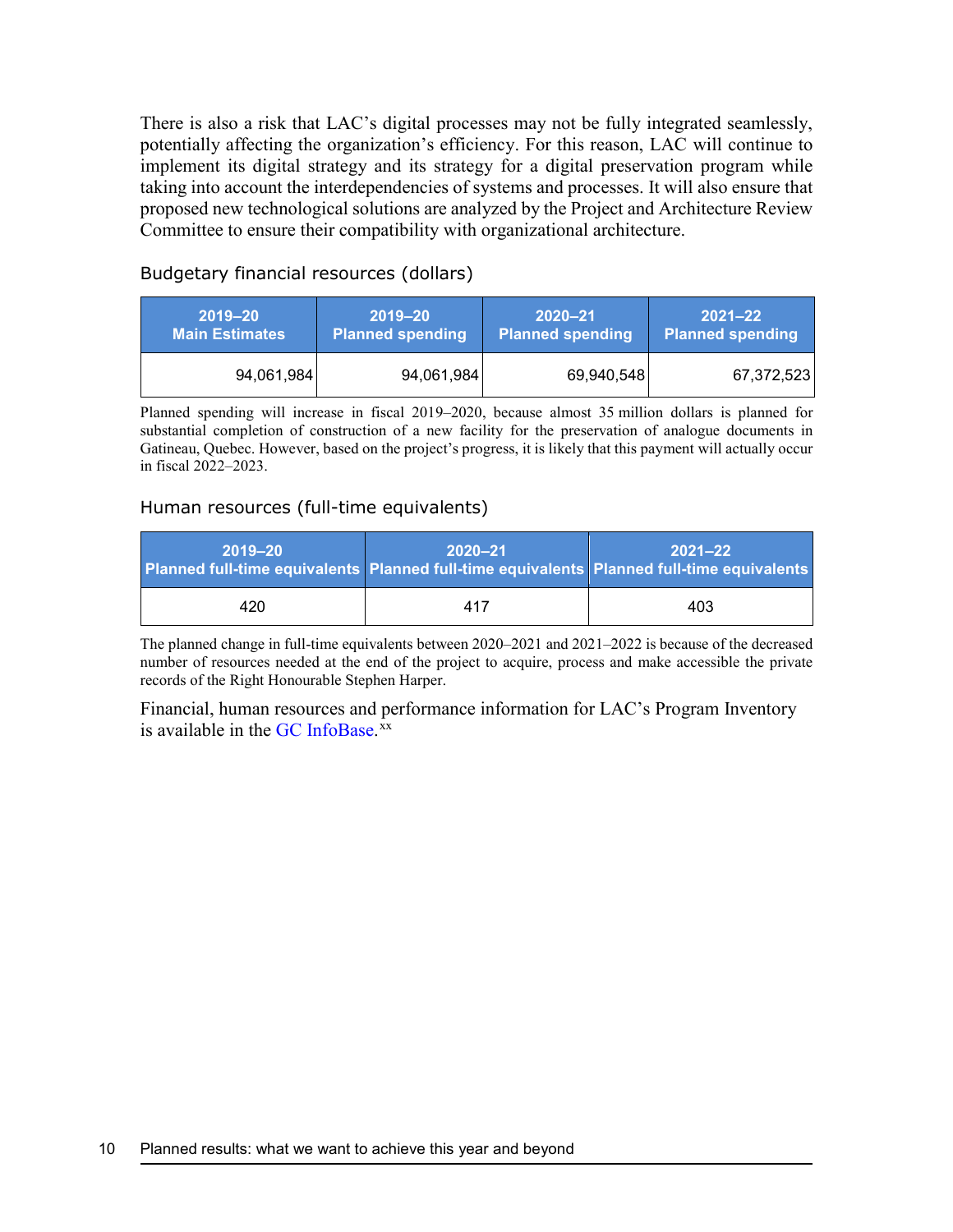# <span id="page-14-0"></span>**[Providing access to documentary heritage](https://www.tbs-sct.gc.ca/ems-sgd/edb-bdd/index-eng.html)**

### **Description**

Library and Archives Canada (LAC) provides access to its collection, while respecting legal, policy and contractual obligations. Using cutting-edge technologies, it enables Canadians to easily access and consult its collection and thereby enrich their knowledge of Canada's documentary heritage. Through its website and social media, LAC improves access to its digital content and the whole collection. The institution provides online and in-person services at its four national service points. It uses innovative strategies such as crowdsourcing to increase the digital content of its collection. LAC also promotes Canadian heritage by creating or contributing to exhibitions that enable the public to discover its collection in cultural sites across Canada. Through the Documentary Heritage Communities Program, LAC supports Canada's documentary heritage organizations by increasing their capacity to preserve and make their collections accessible.

#### **Related programs**

- ▶ Public services
- Outreach and support to communities

### **Planning highlights**

With the support of its [Services Consultation Committee,](http://www.bac-lac.gc.ca/eng/about-us/Pages/services-consultation-group.aspx)<sup>[xxi](#page-35-20)</sup> LAC will work to increase access to its collection by offering services focused on the needs of clients, in the official language of their choice and in formats accessible to all.

LAC will be working with the Ottawa Public Library and the City of Ottawa on the joint building project that will see construction completed in 2024. The project definition phase, which includes the design, should be completed in fall 2019 or winter 2020.

In light of this renewal of its service offer in the National Capital Region, LAC will be preparing to move its services to the new joint facility. To this end, in 2019–2020, it will begin developing a virtual reading room and will digitize the finding aids and reference tools held at 395 Wellington Street in Ottawa.

Suggestions from Canadians lead directly to improvements in LAC's online tools and website; they also contribute to the institution's participatory culture. In 2019–2020, LAC will continue to develop new tools to enhance access to its collection. It will improve the online search experience by indexing additional databases and taking into consideration the feedback from users of the [Beta version of its integrated search tool.](http://www.collectionscanada.gc.ca/lac-bac/search/all)<sup>[xxii](#page-35-21)</sup> LAC will be relying on user experiences to enhance the usability, clarity, transparency and accessibility of the information available on its website as part of its site renewal efforts.

LAC will also be improving its crowdsourcing tool, [Co-Lab,](https://co-lab.bac-lac.gc.ca/eng)<sup>xx[i](#page-35-22)ii</sup> by building in new functionalities and proposing new challenges to its users. With the public's help, this transcription and description tool is restoring full value to digitized documents by making them more searchable and accessible; for example, for clients who use a voice synthesizer or screen reader. LAC will also continue to offer clients the opportunity to digitize documents themselves and link simple metadata to them through [DigiLab.](http://www.bac-lac.gc.ca/eng/services-public/Pages/digilab.aspx)<sup>[xxiv](#page-35-23)</sup>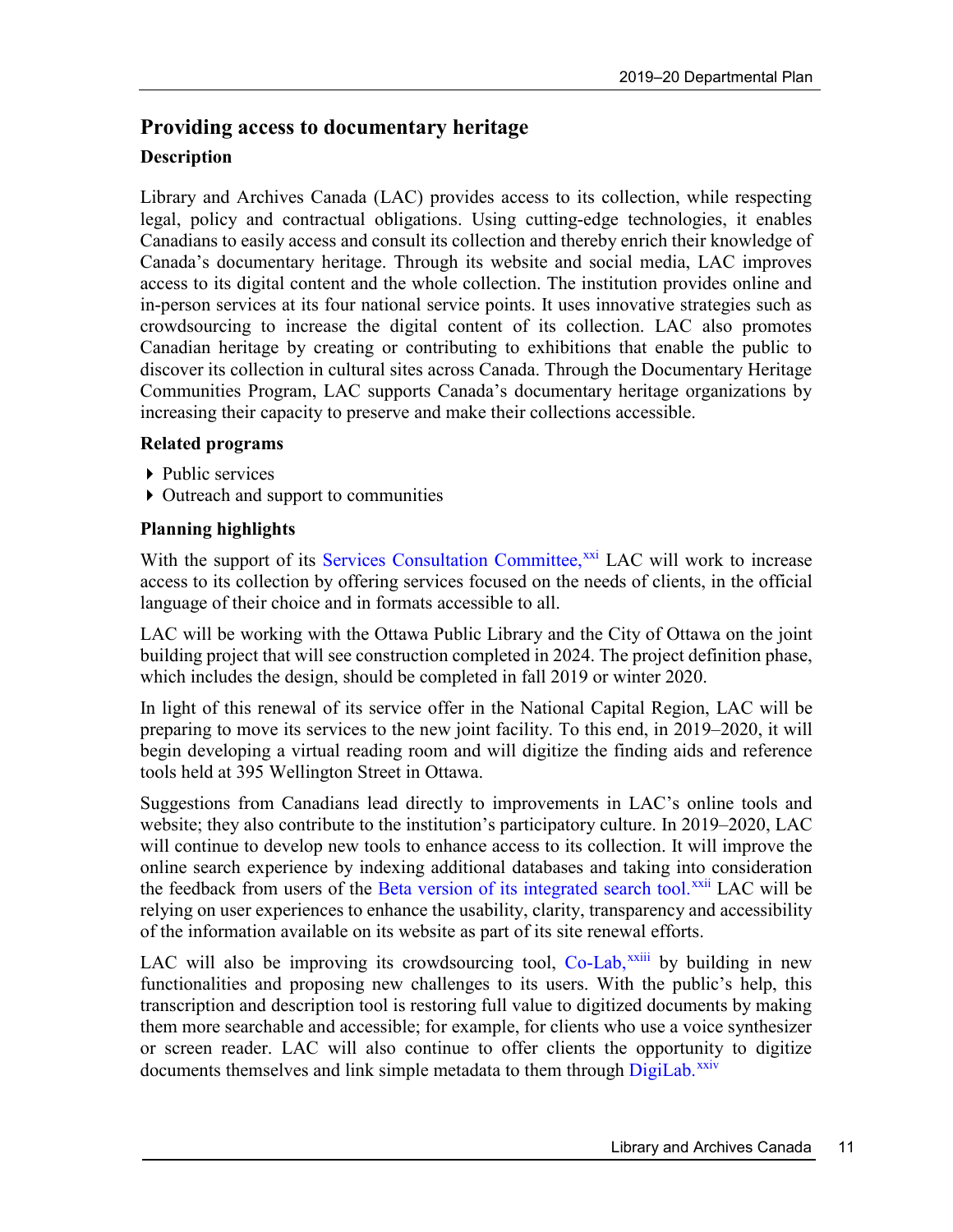LAC is ensuring that Indigenous documentary heritage is preserved, protected and accessible. In response to guidance from the [Indigenous Advisory Circle,](http://www.bac-lac.gc.ca/eng/about-us/Pages/Indigenous-Advisory-Circle.aspx) XXV LAC will continue implementing [two initiatives](http://www.bac-lac.gc.ca/eng/discover/aboriginal-heritage/Pages/indigenous-documentary-heritage-initiatives.aspx)<sup>[xxvi](#page-35-25)</sup> in 2019–2020. The first, *We Are Here: Sharing Stories*, will see the digitization of hundreds of thousands of documents, photographs, maps and other material of importance to Indigenous communities as well as the creation of online content to help users discover these precious resources. The second, *Listen, Hear Our Voices*, will continue to provide Indigenous communities with the support required to preserve their oral recordings. To this end, LAC will provide services to communities, such as digitization, deposit preservation, and the development of a catalogue of existing expressions.

LAC promotes transparency by focusing i[ts](#page-35-26) efforts on open information. In 2019–2020, it will continue its proactiv[e block review](http://www.bac-lac.gc.ca/eng/transparency/Pages/block-review-intro.aspx)<sup>xxvii</sup> project, begun in 2010, which is opening access to millions of pages of government records previously subject to restrictions. LAC will also be processing requests for access to government and non-government documents held in its archives.

In addition, in support [o](#page-35-27)f the Government of Canada's response to the [LGBT Purge Class](http://www.classaction.deloitte.ca/en-ca/Documents/LONG%20FORM%20NOTICE.PDF)  [Action Settlement,](http://www.classaction.deloitte.ca/en-ca/Documents/LONG%20FORM%20NOTICE.PDF)<sup>xxviii</sup> LAC will coordinate digitization of the records of former military personnel and former federal employees subject to a claim. It will also review the files of former military personnel as set out in the [Final Settlement Agreement](http://www.classaction.deloitte.ca/en-ca/Documents/Final%20Settlement%20Agreement.pdf)<sup>[xxix](#page-35-28)</sup> and provide a digital copy of the historical documentation available. Lastly, it will ensure that the institutions responsible for the Government of Canada response receive the necessary records in a timely manner.

LAC seeks to raise awareness of Canada's invaluable national collection and enhance its visibility. To this end, it will once again offer public programming through loans to other memory institutions, public events and exhibitions that are accessible to everyone, at its service points and elsewhere in Canada. For example, through a Memorandum of Understanding with the Glenbow Museum in Calgary, a series of exhibitions will be held over the next five years. The first, *The Artist's Mirror: Self Portraits*, is currently on display; the second, with the theme of portraits of women by women artists, will open in March 2019. The travelling exhibition on the Métis, *Hiding in Plain Sight: Discovering the Métis Nation in the* 

#### **Highlights**

**LAC will test a new way to increase the visibility and accessibility of its collection. It will conduct two pilot projects to develop an augmented reality application, i.e., a virtual interface that can enrich reality by superimposing complementary information on it. One relates to the Dominion Textile collection and related LAC material, and the other to the Proclamation of the Constitution Act.**

*Archival Records of Library and Archives Canada*, will come to the Manitoba Museum in June 2019. In early 2019, the exhibition *Prime Ministers and Art: Creators, Collectors and Muses* will be on display in the Morley Callaghan Room at 395 Wellington Street in Ottawa. April 2019 will have items from the Lowy Collection showcased at the Canadian Museum of History as part of an exhibition created in partnership with the museum. LAC will also be releasing a work that provides an overview of many of the treasures in its collection.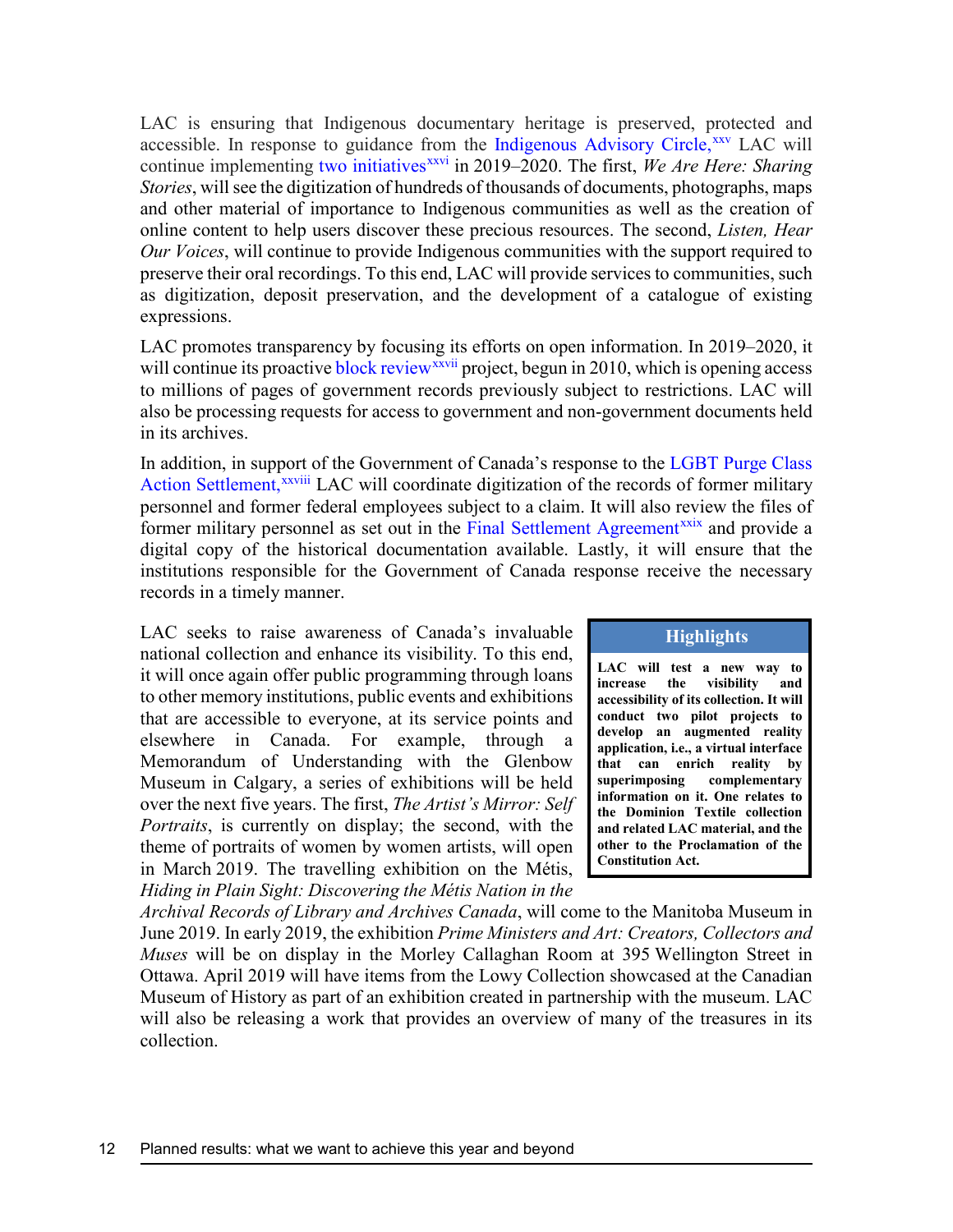Lastly, for a fifth consecutive year, LAC will provide funding to projects aimed at promoting awareness of and access to the heritage of local communities through its [Documentary Heritage Communities Program.](http://www.bac-lac.gc.ca/eng/services/documentary-heritage-communities-program/Pages/dhcp-portal.aspx)<sup>[xxx](#page-35-29)</sup>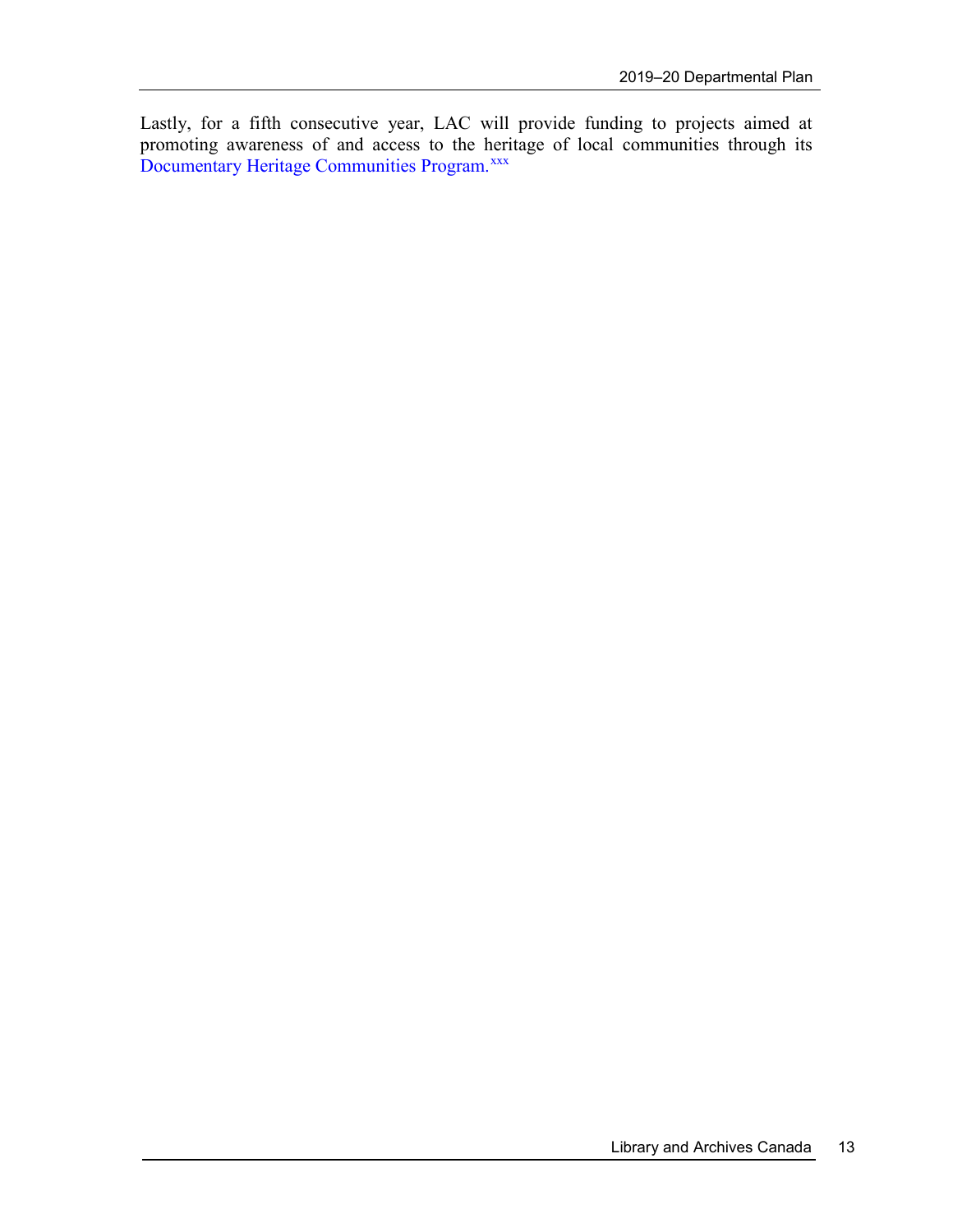#### Planned results

| <b>Departmental</b><br><b>Results</b>                                                                                                                                       | <b>Departmental Result</b><br><b>Indicators</b>                                                                                                                                    | <b>Target</b>                         | <b>Date to</b><br>achieve<br>target | $2015 - 16$<br><b>Actual</b><br><b>results</b> | 2016-17<br><b>Actual</b><br>results | $2017 - 18$<br><b>Actual</b><br><b>results</b> |
|-----------------------------------------------------------------------------------------------------------------------------------------------------------------------------|------------------------------------------------------------------------------------------------------------------------------------------------------------------------------------|---------------------------------------|-------------------------------------|------------------------------------------------|-------------------------------------|------------------------------------------------|
|                                                                                                                                                                             | Amount of Library and<br>Archives Canada<br>holdings digitized for<br>access                                                                                                       | 3.5 million<br>images <sup>xxxi</sup> | March 31,<br>2020                   | 12.3 million<br>images                         | 9.3 million<br>images               | 10.2 million<br>images                         |
|                                                                                                                                                                             | Number of downloads<br>from Library and Archives<br>Canada's website                                                                                                               | 10 million<br>files                   | March 31,<br>2020                   | 11.5 million<br>files                          | 10.2 million<br>files               | 10.1 million<br>files                          |
| Canadians<br>increasingly<br>access Canada's<br>documentary<br>heritage                                                                                                     | Number of service<br>transactions at Library<br>and Archives Canada's<br>national service points in<br>Ottawa, Halifax, Winnipeg<br>and Vancouver, through<br>all service channels | 80,000<br>transactions                | March 31,<br>2020                   | <b>Not</b><br>available                        | <b>Not</b><br>available             | 84,741<br>transactions                         |
|                                                                                                                                                                             | Number of participants<br>who attended exhibitions<br>and events delivered by<br><b>Library and Archives</b><br>Canada or in<br>collaboration with others                          | 100,000<br>participants               | March 31,<br>2020                   | <b>Not</b><br>available                        | Not<br>available                    | <b>Not</b><br>available                        |
| Library and<br>Archives Canada<br>builds capacity of<br>local organizations<br>in order to increase<br>awareness of and<br>access to<br>Canada's<br>documentary<br>heritage | Percentage of<br>Documentary Heritage<br><b>Communities Program</b><br>recipients that have<br>achieved their expected<br>results                                                  |                                       | March 31,<br>2020                   | <b>Not</b><br>available                        | <b>Not</b><br>available             | 96%                                            |

Under the [Policy on Results,](https://www.tbs-sct.gc.ca/pol/doc-eng.aspx?id=31300)<sup>xxx[i](#page-35-31)i</sup> LAC adopted a Departmental Results Framework in 2018–2019 with new indicators; some of the performance data for those indicators was not available prior to this exercise.

#### **Risks and mitigation strategies**

In terms of the results related to its second responsibility, LAC risks not being able to adapt quickly enough to evolving technology, which could hinder its ability to meet the needs of its users. To mitigate the effects of this risk, it wil[l](#page-35-32) further develop its online tools such as the [Beta version of its integrated search tool](http://www.collectionscanada.gc.ca/lac-bac/search/all)<sup>xxxiii</sup> and continue to expand its digital offer. LAC will also make sure the public is included in the improvement of its digital tools and access to its collection, and will work with Shared Services Canada to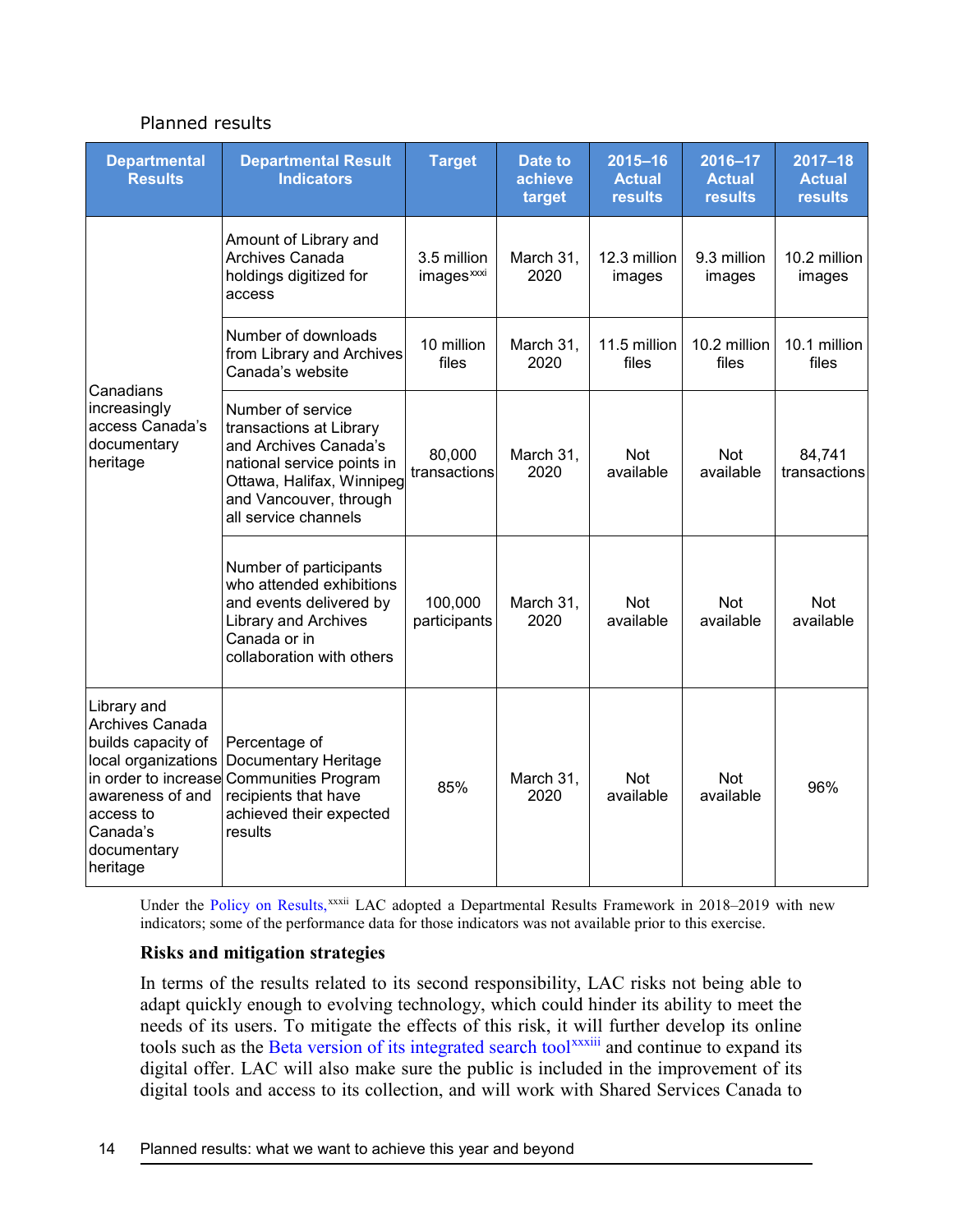prioritize its information technology needs. It will also explore new funding options for its technology investments.

There is also a risk that LAC's digital processes will not be integrated seamlessly, potentially negatively impacting its efficiency. For this reason, LAC will continue to implement its digital strategy while taking into account the interdependencies of systems and processes. It will also ensure that proposed new technological solutions are analyzed by the Project and Architecture Review Committee to ensure their compatibility with organizational architecture.

### Budgetary financial resources (dollars)

| $2019 - 20$           | $2019 - 20$             | $2020 - 21$             | $2021 - 22$             |
|-----------------------|-------------------------|-------------------------|-------------------------|
| <b>Main Estimates</b> | <b>Planned spending</b> | <b>Planned spending</b> | <b>Planned spending</b> |
| 30,896,280            | 30,896,280              | 30,609,722              | 40,114,501              |

The net variation in planned spending between 2020–2021 and 2021–2022 is because of the increase in funding for the implementation phase of the partnership between LAC, the Ottawa Public Library and the City of Ottawa for construction of a new joint facility, and the discontinuation of funding for the Indigenous languages and culture preservation initiative announced in Budget 2017.

#### Human resources (full-time equivalents)

| $2019 - 20$<br>Planned full-time equivalents   Planned full-time equivalents   Planned full-time equivalents | $2020 - 21$ | $2021 - 22$ |
|--------------------------------------------------------------------------------------------------------------|-------------|-------------|
| 287                                                                                                          | 273         | 254         |

The decrease in planned full-time equivalents is because of the discontinuation of funding for the Indigenous languages and culture preservation initiative announced in Budget 2017.

Financial, human resources and per[fo](#page-35-33)rmance information for LAC's Program Inventory is available in the GC [InfoBase.](https://www.tbs-sct.gc.ca/ems-sgd/edb-bdd/index-eng.html)<sup>xxxiv</sup>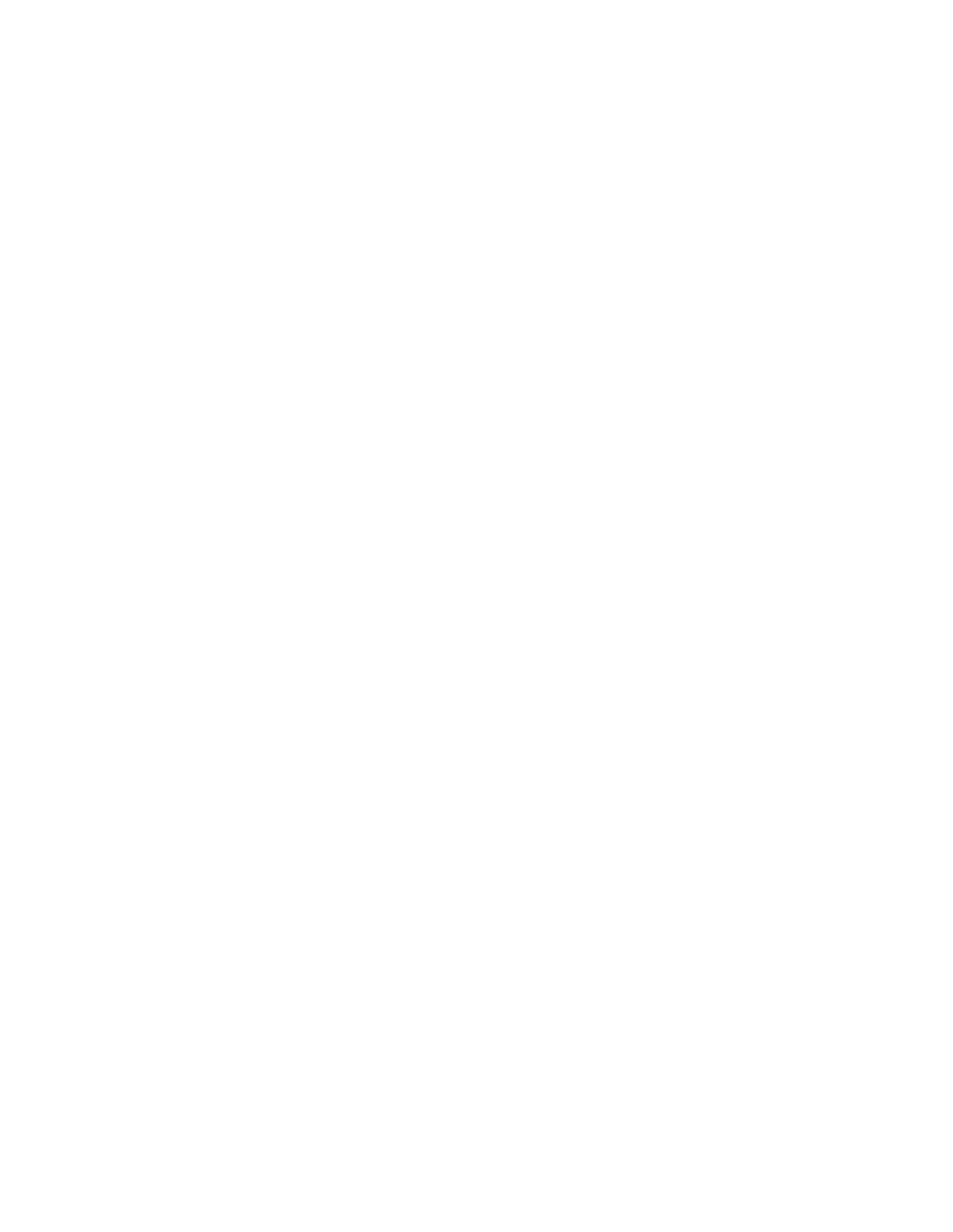### <span id="page-20-0"></span>**Internal Services**

### **Description**

Internal Services are those groups of related activities and resources that the federal government considers to be services in support of Programs and/or required to meet corporate obligations of an organization. Internal Services refers to the activities and resources of the 10 distinct services that support Program delivery in the organization, regardless of the Internal Services delivery model in a department or in an organization. These services are:

- Management and Oversight Services
- Communications Services
- Legal Services
- Human Resources Management Services
- Financial Management Services
- Information Management Services
- Information Technology Services
- Real Property Management Services
- Materiel Management Services
- Acquisition Management Services

### **Planning highlights**

LAC will maintain its focus on **Blueprint**  $2020^{xxxx}$  by continuing to promote a culture where innovation is supported and valued, and in which collaboration, inclusion, health and wellness are essential.

The institution will implement an innovative [GCworkplace](https://www.tpsgc-pwgsc.gc.ca/biens-property/mt-wp/mt-wp-eng.html)<sup>xxxvi</sup> pilot project at 550 Place de la Cité in Gatineau. This project is closely linked to Blueprint 2020 and will highlight the advantages of modernizing our workplace to provide flexible, adaptable and technology-driven spaces that support creativity, collaboration and productivity.

In 2019–2020, LAC will continue to create opportunities for con[su](#page-35-35)ltation and discussion with its employees and members of its [Youth Advisory Council](http://www.bac-lac.gc.ca/eng/about-us/Pages/youth-advisory-council.aspx)<sup>xxxvii</sup> to gather their opinions on its projects. In addition, based on its learning framework, LAC will offer its employees training and development opportunities related to organizational needs. In particular, it will put in place a new career development program for librarians.

In an effort to foster a positive attitude towards diversity, inclusion and linguistic duality, LAC will amend its action plans in light of the recommendations of the report [Normalizing](https://www.canada.ca/en/privy-council/corporate/clerk/publications/next-level.html)  [a culture of inclusive linguistic duality in the Federal Public Service workplace](https://www.canada.ca/en/privy-council/corporate/clerk/publications/next-level.html)<sup>xxxviii</sup>and the [Final Report of the Joint Union/Management Task Force on Diversity and Inclusion.](https://www.canada.ca/en/treasury-board-secretariat/corporate/reports/building-diverse-inclusive-public-service-final-report-joint-union-management-task-force-diversity-inclusion.html)<sup>xxxix</sup> LAC will also continue to implement its Workplace Wellness Strategy and include new measures to prevent harassment, to act in situations where it has occurred, and to support victims.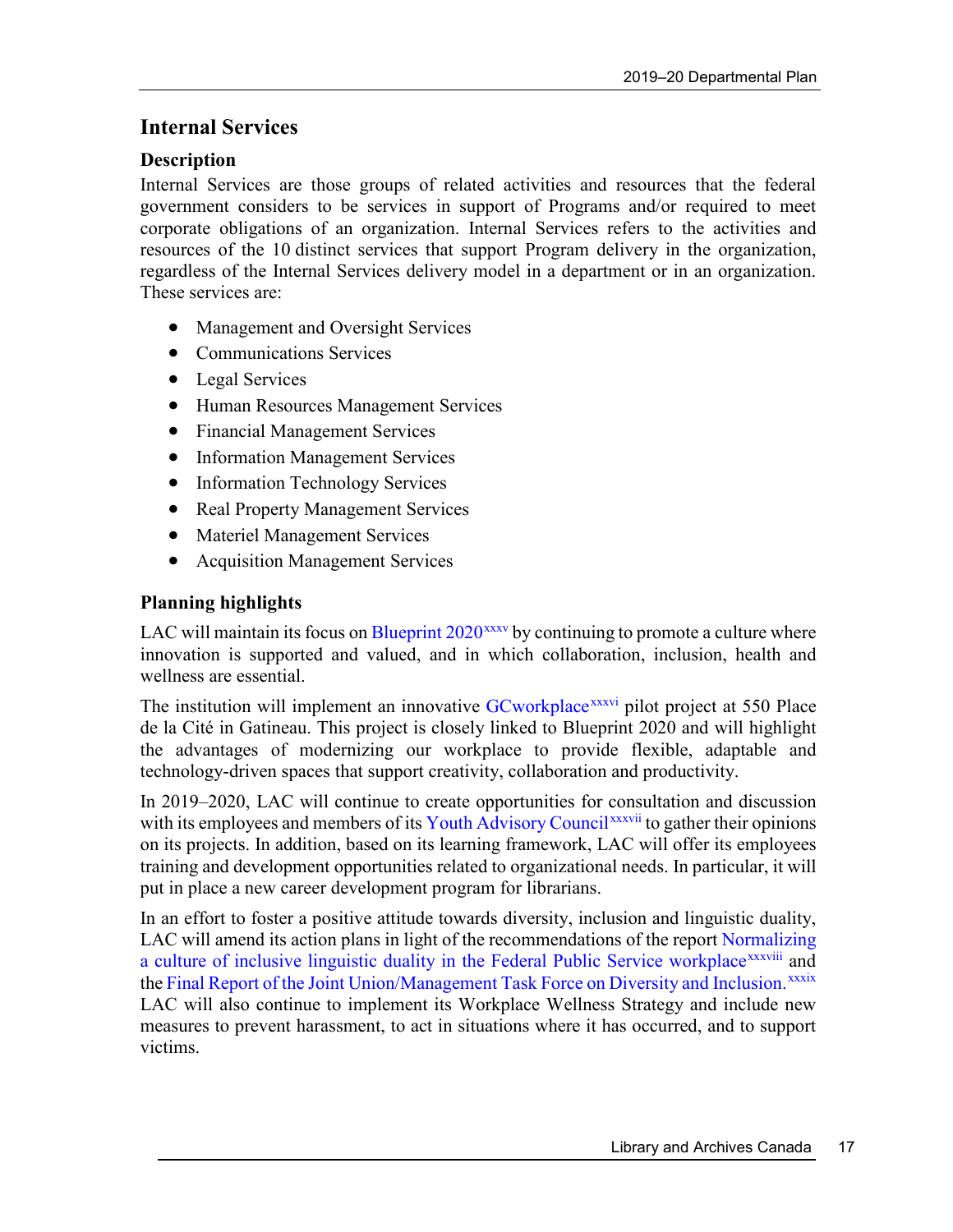LAC will work to promote risk-and results-based staffing to attract and retain a diverse, skilled and high-performing workforce. To this end, it will develop innovative strategies to improve the efficiency of its recruitment processes.

LAC will review its service fees to recognize the value added by complying with the new provisions of the *[Service Fees Act.](https://laws-lois.justice.gc.ca/eng/acts/S-8.4/)* [xl](#page-35-38) This will ensure that its fees are more representative of true costs, while taking practices in its area of expertise into account.

Lastly, information management and information technology activities will support program and digital services efforts, while protecting our systems from cyberattacks.

### Budgetary financial resources (dollars)

| 2019–20               | $2019 - 20$             | $2020 - 21$             | 2021–22                 |
|-----------------------|-------------------------|-------------------------|-------------------------|
| <b>Main Estimates</b> | <b>Planned spending</b> | <b>Planned spending</b> | <b>Planned spending</b> |
| 34,374,368            | 34,374,368              | 34,270,125              | 34,190,152              |

#### Human resources (full-time equivalents)

| $2019 - 20$<br>Planned full-time equivalents   Planned full-time equivalents   Planned full-time equivalents | $2020 - 21$ | $2021 - 22$ |
|--------------------------------------------------------------------------------------------------------------|-------------|-------------|
| 294                                                                                                          | 291         | 292         |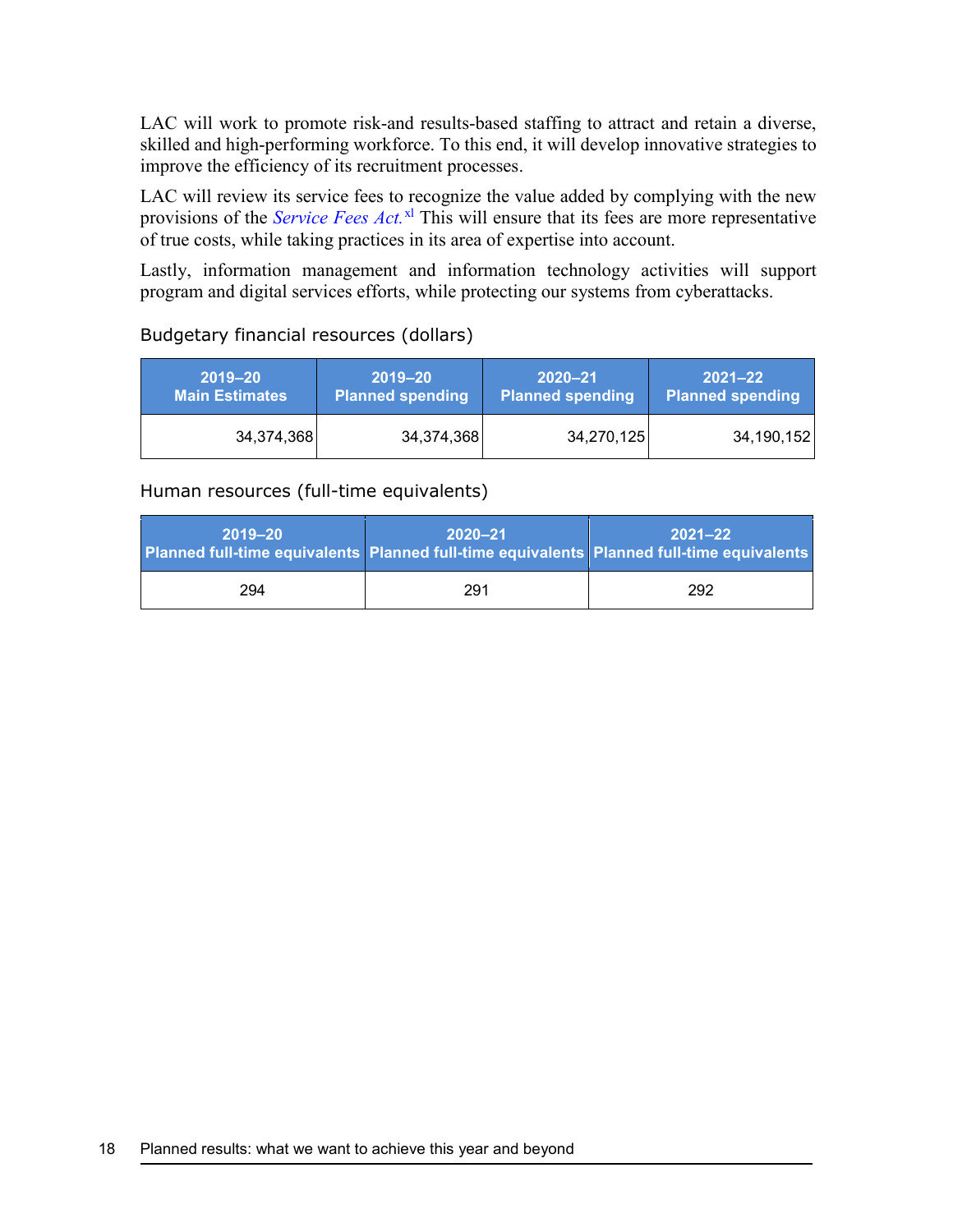# <span id="page-22-0"></span>Spending and human resources

# <span id="page-22-1"></span>Planned spending

Library and Archives Canada (LAC) spending trend graph

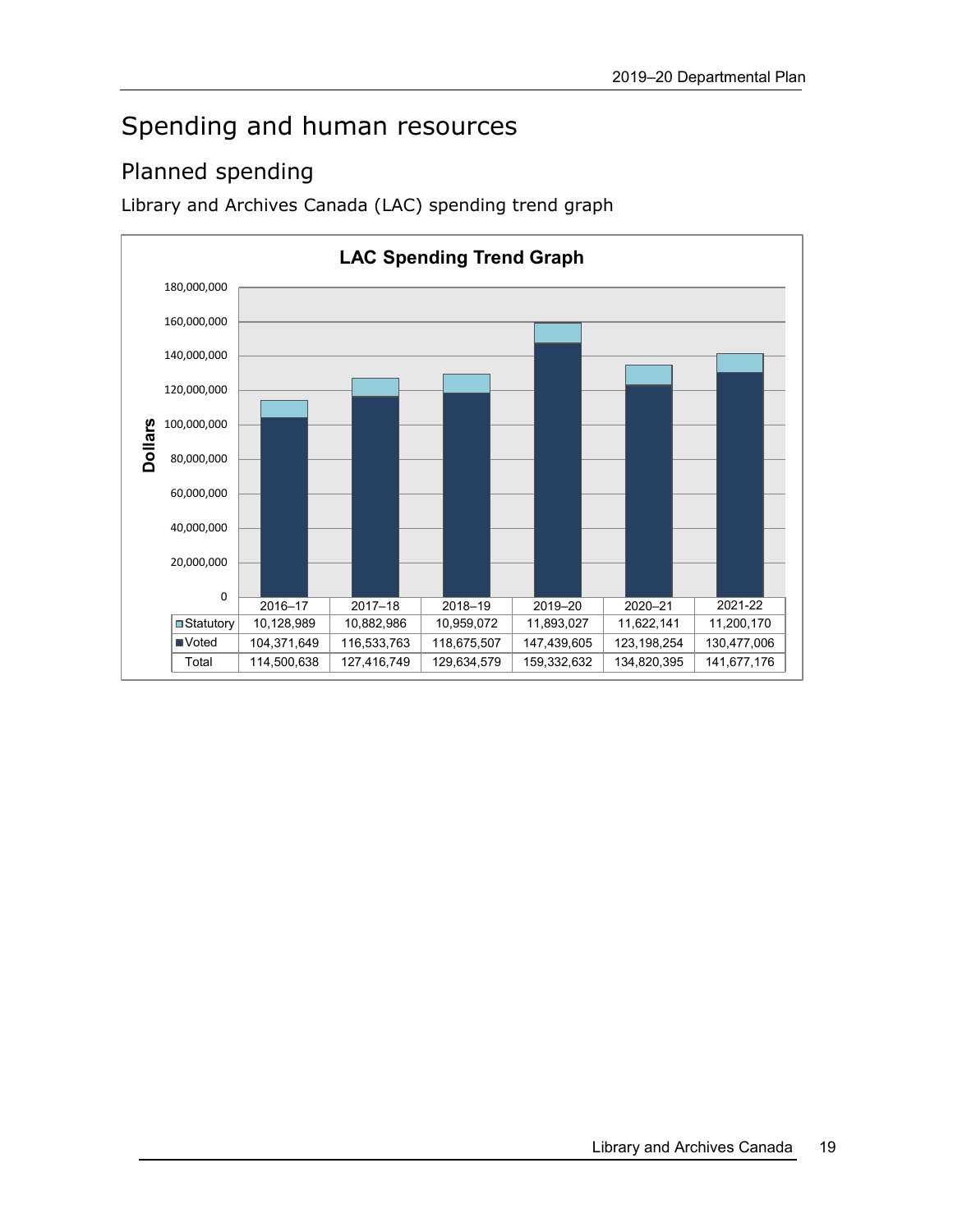#### Budgetary planning summary for Core Responsibilities and Internal Services (dollars)

| <b>Core</b><br><b>Responsibilities</b><br>and Internal<br><b>Services</b>                                      | 2016-17<br><b>Expenditures</b> | $2017 - 18$<br><b>Expenditures</b> | 2018-19<br><b>Forecast</b><br>spending     | 2019-20<br><b>Main</b><br><b>Estimates</b>     | 2019-20<br><b>Planned</b><br>spending     | $2020 - 21$<br><b>Planned</b><br>spending | $2021 - 22$<br><b>Planned</b><br>spending |
|----------------------------------------------------------------------------------------------------------------|--------------------------------|------------------------------------|--------------------------------------------|------------------------------------------------|-------------------------------------------|-------------------------------------------|-------------------------------------------|
| Acquiring and<br>preserving<br>documentary<br>heritage                                                         | N/A                            | N/A                                | 62,368,156                                 | 94,061,984                                     | 94,061,984                                | 69,940,548                                | 67,372,523                                |
| Providing access<br>to documentary<br>heritage                                                                 | N/A                            | N/A                                | 28,329,528                                 | 30,896,280                                     | 30,896,280                                | 30,609,722                                | 40,114,501                                |
| <b>Subtotal</b>                                                                                                | N/A                            | N/A                                | 90,697,684                                 | 124,958,264                                    | 124,958,264                               | 100,550,270                               | 107,487,024                               |
| <b>Internal Services</b>                                                                                       | N/A                            | N/A                                | 38,936,895                                 | 34,374,368                                     | 34,374,368                                | 34,270,125                                | 34,190,152                                |
| <b>Total</b>                                                                                                   | N/A                            | N/A                                | 129,634,579                                | 159,332,632                                    | 159,332,632                               | 134,820,395                               | 141,677,176                               |
| <b>Strategic</b><br>Outcomes,<br><b>Programs and</b><br><b>Internal Services</b>                               | 2016-17<br><b>Expenditures</b> | $2017 - 18$<br><b>Expenditures</b> | $2018 - 19$<br><b>Forecast</b><br>spending | $2019 - 20$<br><b>Main</b><br><b>Estimates</b> | $2019 - 20$<br><b>Planned</b><br>spending | $2020 - 21$<br><b>Planned</b><br>spending | $2021 - 22$<br><b>Planned</b><br>spending |
| Strategic Outcome: Government information is managed to support government accountability                      |                                |                                    |                                            |                                                |                                           |                                           |                                           |
| 1.1: Development<br>of disposition<br>authorizations                                                           | 3,698,370                      | 3,499,786                          | N/A                                        | N/A                                            | N/A                                       | N/A                                       | N/A                                       |
| 1.2: Collaboration<br>in the<br>management of<br>government<br>records                                         | 3,788,193                      | 3,494,783                          | N/A                                        | N/A                                            | N/A                                       | N/A                                       | N/A                                       |
| Strategic Outcome: Canada's documentary heritage is preserved and accessible to current and future generations |                                |                                    |                                            |                                                |                                           |                                           |                                           |
| 2.1: Acquisition<br>and processing of<br>documentary<br>heritage                                               | 10,919,085                     | 12,411,886                         | N/A                                        | N/A                                            | N/A                                       | N/A                                       | N/A                                       |
| 2.2: Preservation<br>of documentary<br>heritage                                                                | 35,770,236                     | 36,515,847                         | N/A                                        | N/A                                            | N/A                                       | N/A                                       | N/A                                       |
| 2.3: Access to<br>documentary<br>heritage                                                                      | 32,694,622                     | 36,822,321                         | N/A                                        | N/A                                            | N/A                                       | N/A                                       | N/A                                       |
| <b>Internal Services</b>                                                                                       | 27,630,132                     | 34,672,126                         | N/A                                        | N/A                                            | N/A                                       | N/A                                       | N/A                                       |
| <b>Total</b>                                                                                                   | 114,500,638                    | 127,416,749                        | N/A                                        | N/A                                            | N/A                                       | N/A                                       | N/A                                       |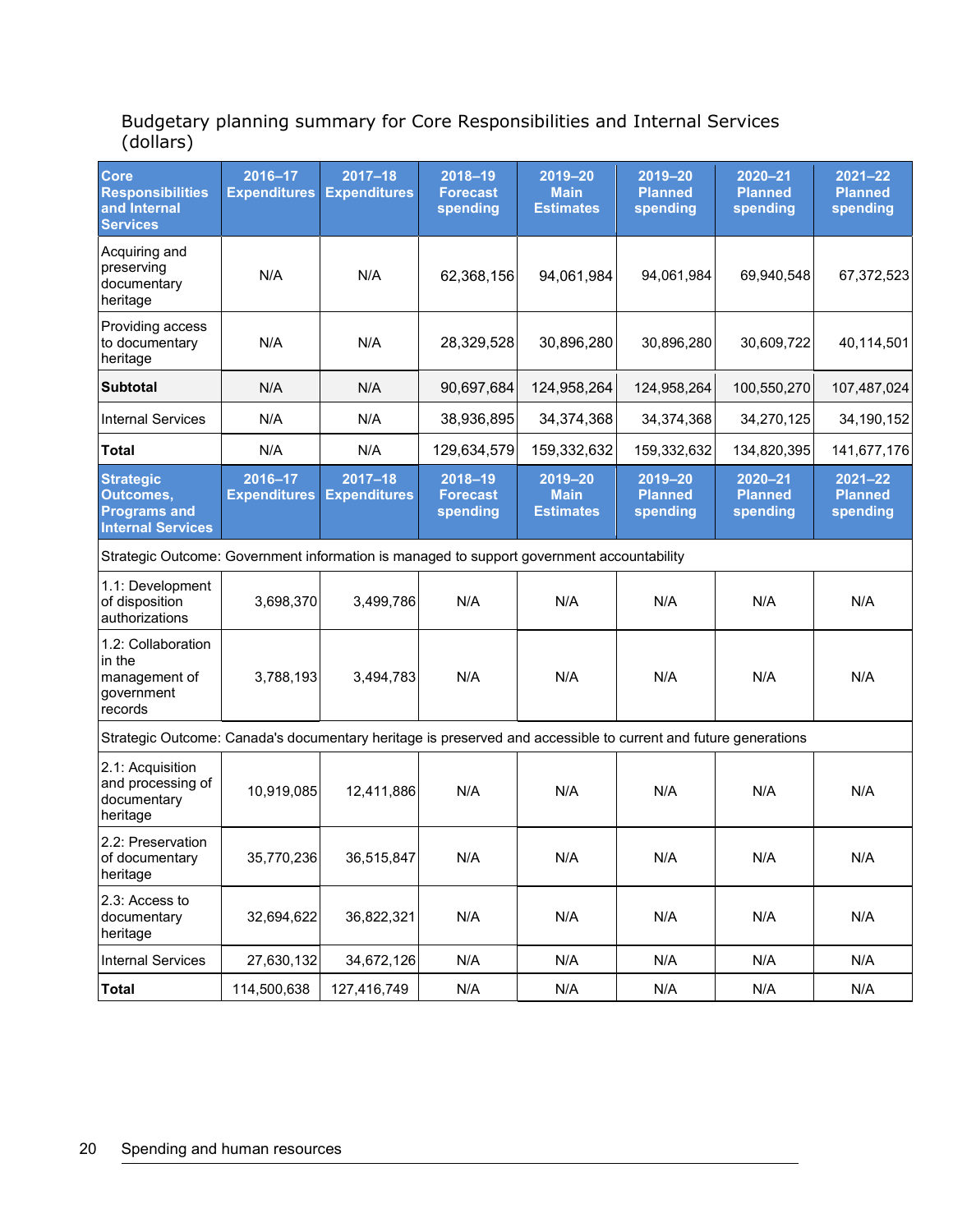In general, the budget increases observed from 2017–2018 take into account wage adjustments according to the provisions of the new collective agreements. Other variations are planned for the following initiatives:

- Preservation of Indigenous languages and cultures, announced in Budget 2017 (2017– 2018 to 2020–2021);
- Acquisition, processing, preservation and accessibility of the private records of the Right Honourable Stephen Harper (2017–2018 to 2021–2022);
- The partnership between LAC, the Ottawa Public Library and the City of Ottawa for the definition and implementation phases of the joint facility project and ongoing operating costs (2018–2019 and subsequent years);
- For fiscal 2019–2020, an amount of almost 35 million dollars is planned for the substantial completion of construction of a new facility in Gatineau, Quebec, designed to preserve analogue documents. However, based on the project's progress, it is likely that payment will actually occur in the 2022–2023 fiscal year.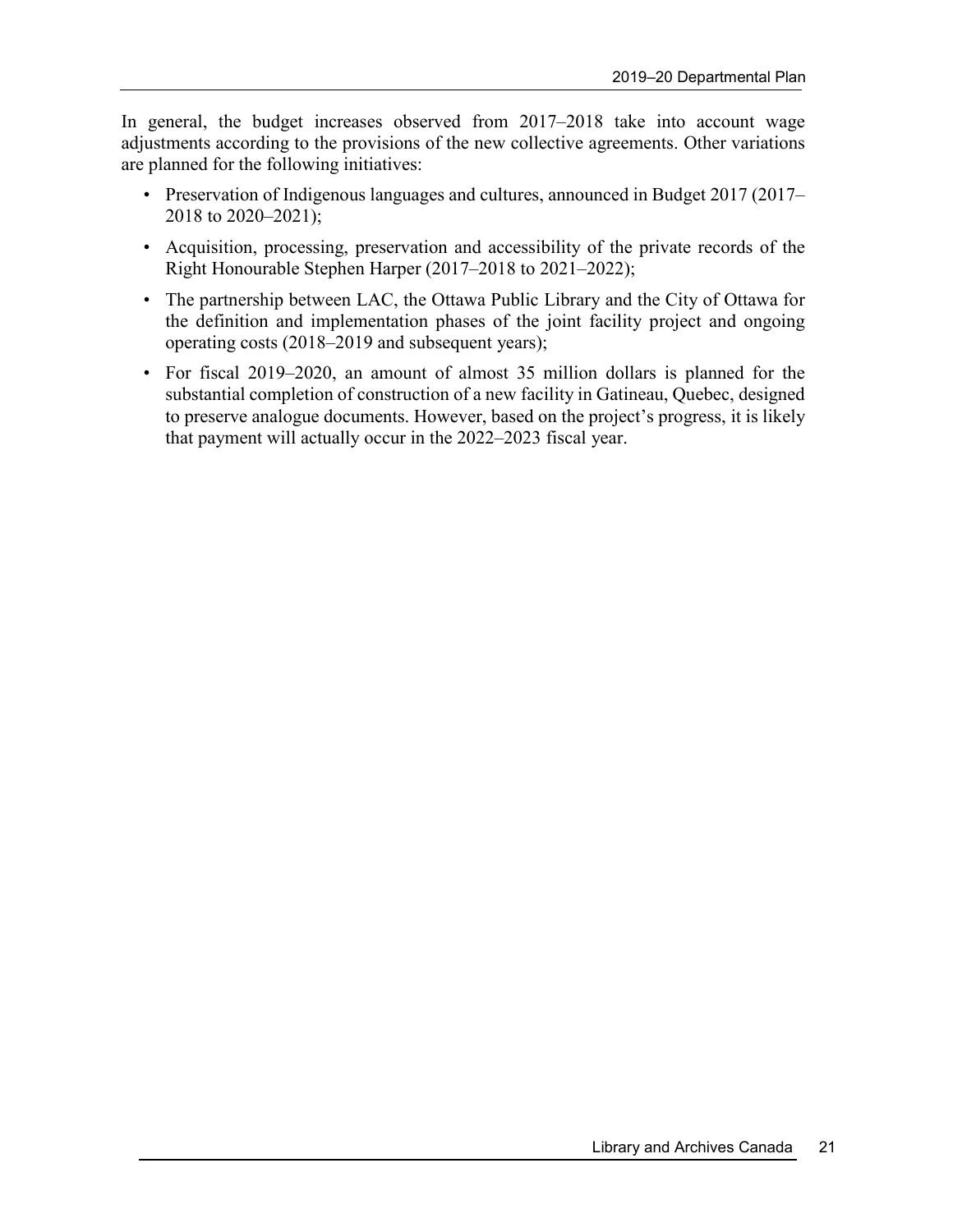## <span id="page-25-0"></span>Planned human resources

### Human resources planning summary for Core Responsibilities and Internal Services (full-time equivalents)

| <b>Core Responsibilities</b><br>and Internal Services                                                          | 2016-17<br><b>Actual</b><br>full-time<br>equivalents | $2017 - 18$<br><b>Actual</b><br>full-time<br>equivalents | 2018-19<br><b>Forecast</b><br>full-time<br>equivalents     | 2019-20<br><b>Planned</b><br>full-time<br>equivalents | $2020 - 21$<br><b>Planned</b><br>full-time<br>equivalents | $2021 - 22$<br><b>Planned</b><br>full-time<br>equivalents |
|----------------------------------------------------------------------------------------------------------------|------------------------------------------------------|----------------------------------------------------------|------------------------------------------------------------|-------------------------------------------------------|-----------------------------------------------------------|-----------------------------------------------------------|
| Acquiring and preserving<br>documentary heritage                                                               | N/A                                                  | N/A                                                      | 413                                                        | 420                                                   | 417                                                       | 403                                                       |
| Providing access to<br>documentary heritage                                                                    | N/A                                                  | N/A                                                      | 290                                                        | 287                                                   | 273                                                       | 254                                                       |
| <b>Subtotal</b>                                                                                                | N/A                                                  | N/A                                                      | 693                                                        | 707                                                   | 690                                                       | 657                                                       |
| <b>Internal Services</b>                                                                                       | N/A                                                  | N/A                                                      | 295                                                        | 294                                                   | 291                                                       | 292                                                       |
| <b>Total</b>                                                                                                   | N/A                                                  | N/A                                                      | 998                                                        | 1,001                                                 | 981                                                       | 949                                                       |
| <b>Strategic Outcomes,</b><br><b>Programs and Internal</b><br><b>Services</b>                                  | 2016-17<br><b>Actual</b><br>full-time<br>equivalents | $2017 - 18$<br><b>Actual</b><br>full-time<br>equivalents | $2018 - 19$<br><b>Forecast</b><br>full-time<br>equivalents | 2019-20<br><b>Planned</b><br>full-time<br>equivalents | $2020 - 21$<br><b>Planned</b><br>full-time<br>equivalents | $2021 - 22$<br><b>Planned</b><br>full-time<br>equivalents |
| Strategic Outcome: Government information is managed to support government accountability                      |                                                      |                                                          |                                                            |                                                       |                                                           |                                                           |
| 1.1: Development of<br>disposition authorizations                                                              | 41                                                   | 37                                                       | N/A                                                        | N/A                                                   | N/A                                                       | N/A                                                       |
| 1.2: Collaboration in the<br>management of<br>government records                                               | 44                                                   | 39                                                       | N/A                                                        | N/A                                                   | N/A                                                       | N/A                                                       |
| Strategic Outcome: Canada's documentary heritage is preserved and accessible to current and future generations |                                                      |                                                          |                                                            |                                                       |                                                           |                                                           |
| 2.1: Acquisition and<br>processing of documentary<br>heritage                                                  | 113                                                  | 120                                                      | N/A                                                        | N/A                                                   | N/A                                                       | N/A                                                       |
| 2.2: Preservation of<br>documentary heritage                                                                   | 165                                                  | 171                                                      | N/A                                                        | N/A                                                   | N/A                                                       | N/A                                                       |
| 2.3: Access to documentary<br>heritage                                                                         | 328                                                  | 343                                                      | N/A                                                        | N/A                                                   | N/A                                                       | N/A                                                       |
| <b>Internal Services</b>                                                                                       | 212                                                  | 231                                                      | N/A                                                        | N/A                                                   | N/A                                                       | N/A                                                       |
| <b>Total</b>                                                                                                   | 903                                                  | 941                                                      | 998                                                        | 1,001                                                 | 981                                                       | 949                                                       |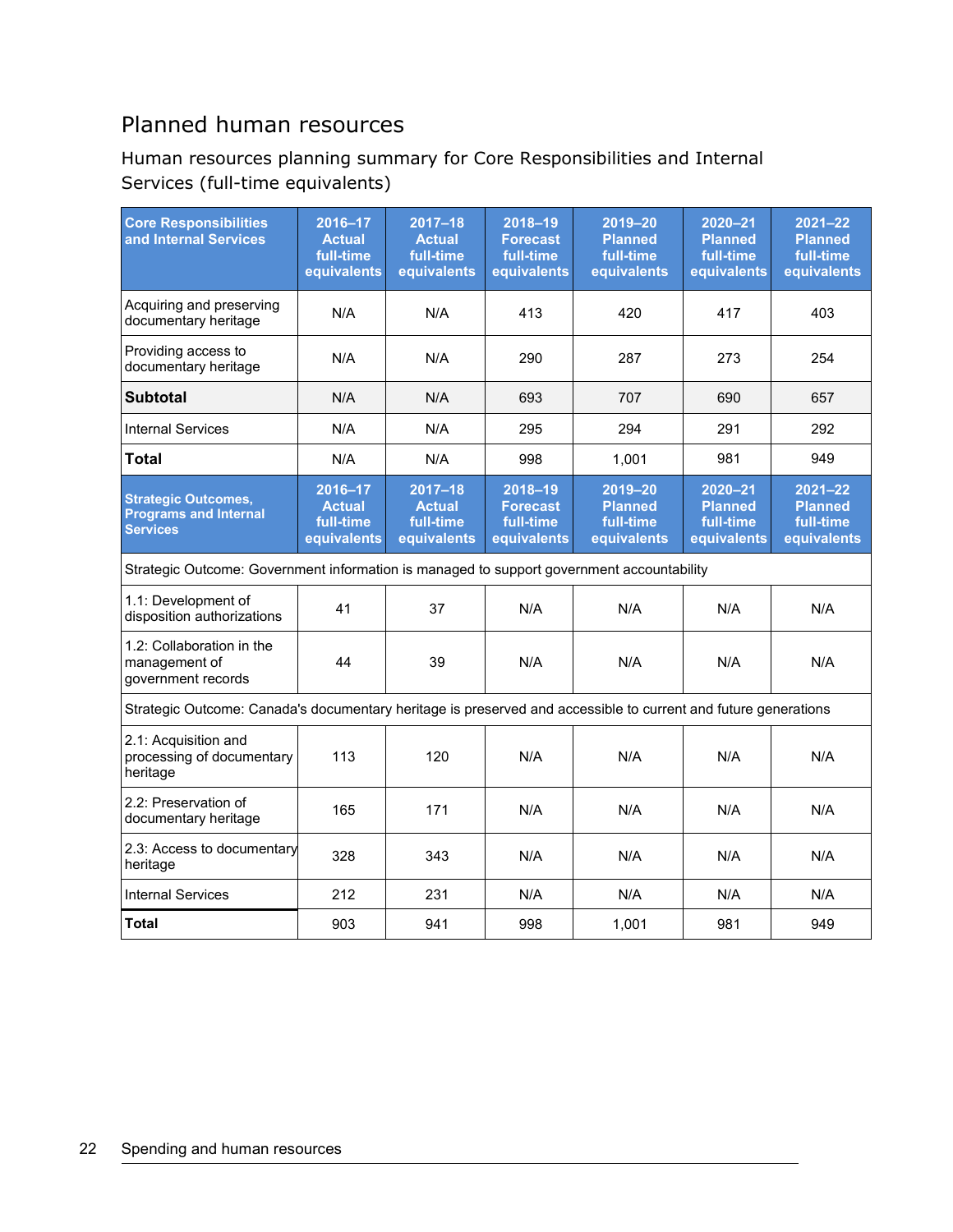### <span id="page-26-0"></span>Estimates by vote

Information on LAC's organizational appropriations is available in the [2019–20 Main](eng:%20%20https://www.canada.ca/en/treasury-board-secretariat/services/planned-government-spending/government-expenditure-plan-main-estimates.html)  [Estimates](eng:%20%20https://www.canada.ca/en/treasury-board-secretariat/services/planned-government-spending/government-expenditure-plan-main-estimates.html)[.](http://www.tpsgc-pwgsc.gc.ca/recgen/cpc-pac/index-eng.html)<sup>[xli](#page-35-39)</sup>

### <span id="page-26-1"></span>Future-Oriented Condensed Statement of Operations

The Future-Oriented Condensed Statement of Operations provides a general overview of LAC's operations. The forecast of financial information on expenses and revenues is prepared on an accrual accounting basis to strengthen accountability and to improve transparency and financial management. The forecast and planned spending amounts presented in other sections of the Departmental Plan are prepared on an expenditure basis; as a result, amounts may differ.

[A more detailed Future-Oriented Statement of Operations and associated notes](https://www.bac-lac.gc.ca/eng/about-us/report-plans-priorities/departmental-plan-2019-2020/Pages/future-oriented-operations-2019-2020.aspx)<sup>[xlii](#page-35-40)</sup>, including a reconciliation of the net cost of operations to the requested authorities, are available on LAC's website.

| <b>Financial</b><br><b>information</b>                                  | 2018-19<br><b>Forecast results</b> | $2019 - 20$<br><b>Planned results</b> | <b>Difference</b><br>(2019-20 Planned<br>results minus 2018-<br><b>19 Forecast results)</b> |
|-------------------------------------------------------------------------|------------------------------------|---------------------------------------|---------------------------------------------------------------------------------------------|
| Total expenses                                                          | 142,645,158                        | 136,462,494                           | (6, 182, 664)                                                                               |
| lTotal revenues                                                         | 310,000                            | 550,000                               | 240,000                                                                                     |
| Net cost of<br>operations before<br>government funding<br>and transfers | 142,335,158                        | 135,912,494                           | (6,422,664)                                                                                 |

Future-Oriented Condensed Statement of Operations for the year ending March 31, 2019 (dollars)

#### **Expenses**

This variance is mainly because of higher estimated expenses of 6.2 million dollars in 2018– 2019 related to additional planned authorities associated with the LGBT community class action initiative. At this time, LAC does not anticipate receiving any such funding for this initiative in 2019–2020.

### **Revenues**

The estimated increase in revenues of 240,000 dollars for 2019–2020 is explained by:

- An anticipated increase in LAC services to external clients and other federal government departments;
- The review of LAC's service fees in order to recognize the added value of its services and to comply with the new provisions of the *[Service Fees Act](https://laws-lois.justice.gc.ca/eng/acts/S-8.4/)xliii*[.](#page-35-41)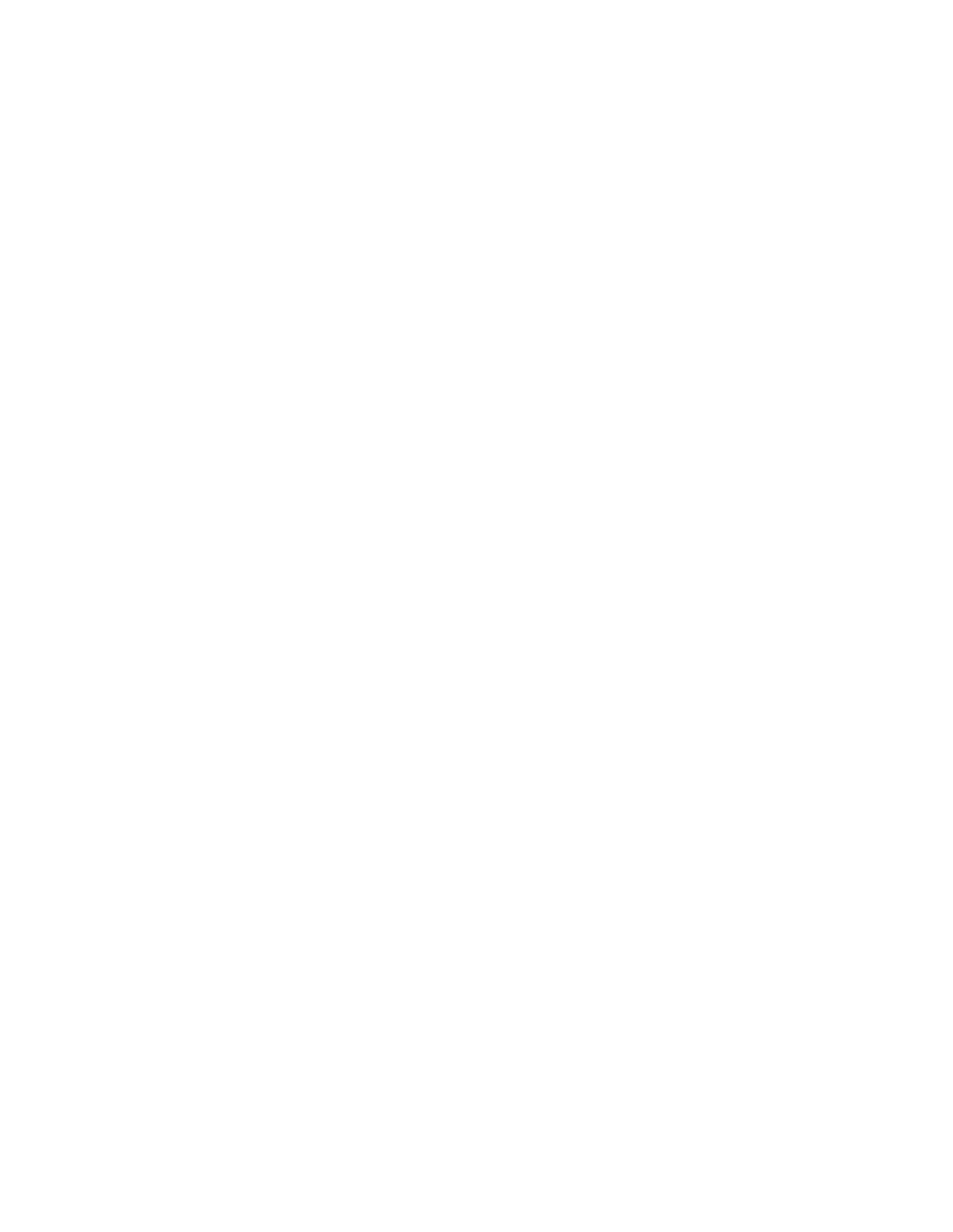# <span id="page-28-0"></span>Additional information

### <span id="page-28-1"></span>Corporate information

### <span id="page-28-2"></span>**Organizational profile**

**Appropriate minister:** The Honourable Pablo Rodriguez, Minister of Canadian Heritage and Multiculturalism

**Institutional head:** Guy Berthiaume, Librarian and Archivist of Canada

**Ministerial portfolio:** Department of Canadian Heritage

**Enabling instrument:** *[Library and Archives of Canada Act](http://laws-lois.justice.gc.ca/eng/acts/L-7.7/page-1.html)*, S.C. 2004, c. 11<sup>[xliv](#page-35-42)</sup>

**Year of incorporation:** 2004

**Acronym:** LAC

### <span id="page-28-3"></span>**Raison d'être, mandate and role: who we are and what we do**

["Raison d'être, mandate and role: who we are and what we do"](http://www.bac-lac.gc.ca/eng/about-us/report-plans-priorities/departmental-plan-2019-2020/Pages/supplementary-corporate-information-2019-2020.aspx#raison)x<sup>lv</sup> is available on LAC's website.

### <span id="page-28-4"></span>**Reporting framework**

LAC's Departmental Results Framework and Program Inventory of record for 2019–2020 are shown below:

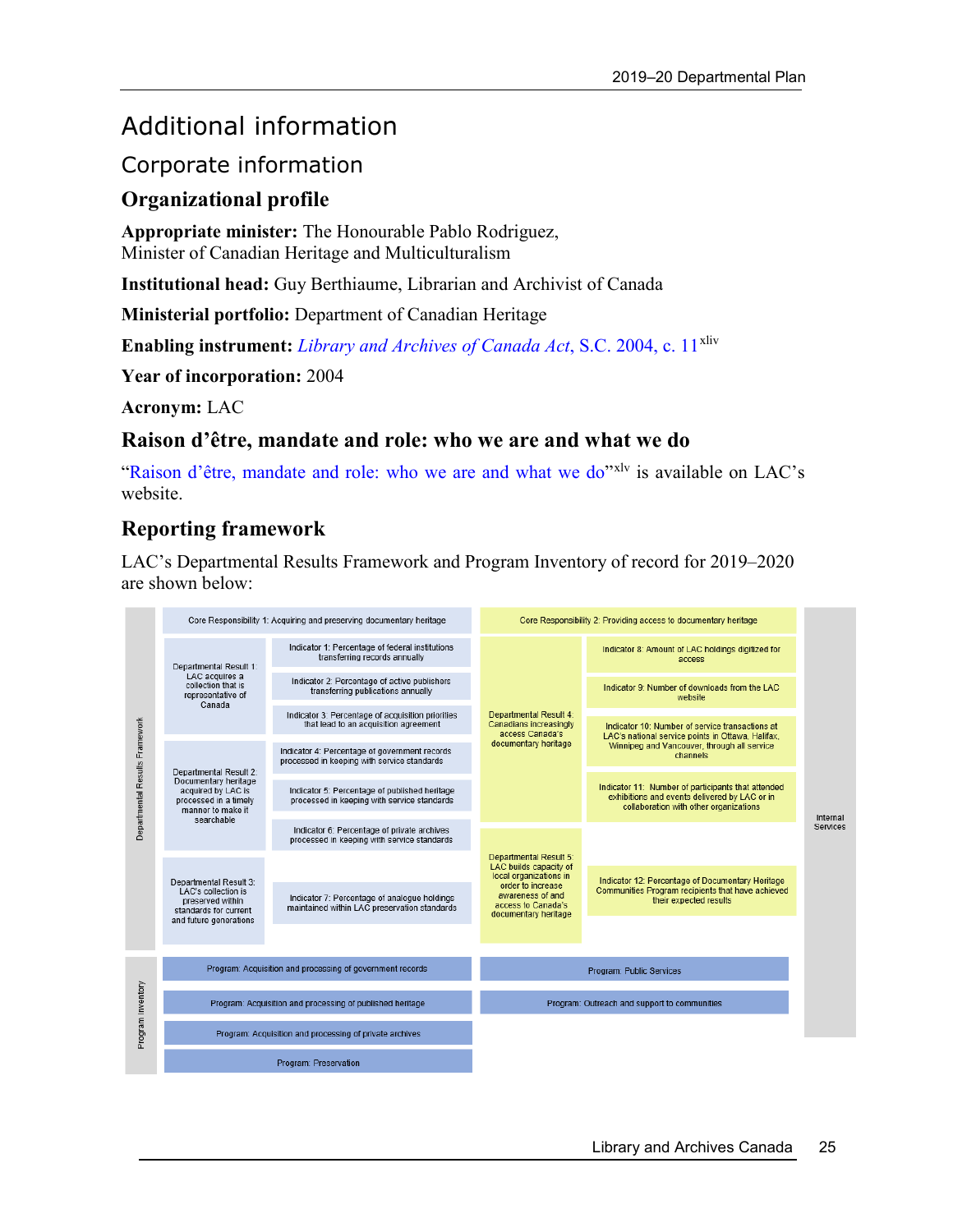## <span id="page-29-0"></span>Supporting information on the Program Inventory

Supporting information on planned expenditures, human resources, and results related to LAC's Program Inventory is available in the  $GC$  [InfoBase.](https://www.tbs-sct.gc.ca/ems-sgd/edb-bdd/index-eng.html)<sup>[xlvi](#page-35-44)</sup>

### <span id="page-29-1"></span>Supplementary information tables

The following supplementary information tables are available on LAC's website:

- [Gender-based analysis plus](https://www.bac-lac.gc.ca/eng/about-us/report-plans-priorities/departmental-plan-2019-2020/Pages/supplementary-information-tables-2019-2020.aspx#analysis)<sup>xlv[i](#page-35-45)i</sup>
- [Status report on transformational and major Crown projects](https://www.bac-lac.gc.ca/eng/about-us/report-plans-priorities/departmental-plan-2019-2020/Pages/supplementary-information-tables-2019-2020.aspx#report) $x^{\text{1viii}}$  $x^{\text{1viii}}$  $x^{\text{1viii}}$
- $\triangleright$  [Disclosure of transfer payment programs under \\$5 million](https://www.bac-lac.gc.ca/eng/about-us/report-plans-priorities/departmental-plan-2019-2020/Pages/supplementary-information-tables-2019-2020.aspx#disclosure)<sup>[xlix](#page-35-47)</sup>
- **[Departmental Sustainable Development Strategy](https://www.bac-lac.gc.ca/eng/about-us/report-plans-priorities/departmental-plan-2019-2020/Pages/supplementary-information-tables-2019-2020.aspx#strategy)**

### <span id="page-29-2"></span>Federal tax expenditures

The tax system can be used to achieve public policy objectives through the application of special measures such as low tax rates, exemptions, deductions, deferrals and credits. The Department of Finance Canada publishes cost estimates and projections for these measures each year in the [Report on Federal Tax Expenditures.](http://www.fin.gc.ca/purl/taxexp-eng.asp)<sup>Ii</sup> This report also provides detailed background information on tax expenditures, including descriptions, objectives, historical information and references to related federal spending programs, as well as evaluations, research papers and gender-based analysis. The tax measures presented in this report are the responsibility of the Minister of Finance.

## <span id="page-29-3"></span>Organizational contact information

### **Headquarters**

550 de la Cité Boulevard Gatineau, Quebec K1A 0N4 Canada

Telephone: 613-996-5115 Telephone (toll-free): 1-866-578-7777 Facsimile: 613-995-6274 Email: [bac.reference.lac@canada.ca](mailto:bac.reference.lac@canada.ca) Website: [www.bac-lac.gc.ca](http://www.collectionscanada.gc.ca/)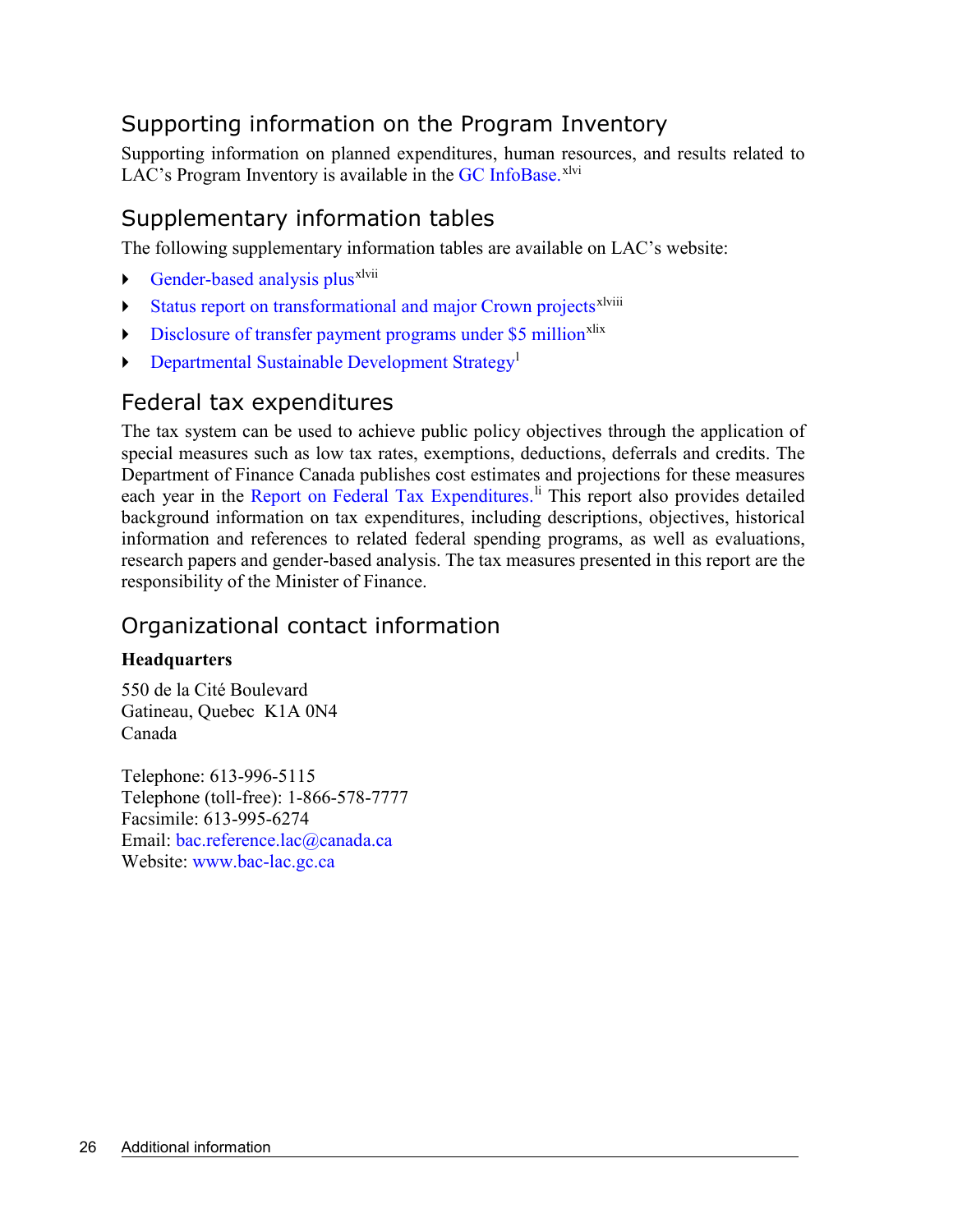# <span id="page-30-0"></span>Appendix: definitions

### **appropriation (crédit)**

Any authority of Parliament to pay money out of the Consolidated Revenue Fund.

### **budgetary expenditures (dépenses budgétaires)**

Operating and capital expenditures; transfer payments to other levels of government, organizations or individuals; and payments to Crown corporations.

### **Core Responsibility (responsabilité essentielle)**

An enduring function or role performed by a department. The intentions of the department with respect to a Core Responsibility are reflected in one or more related Departmental Results that the department seeks to contribute to or influence.

### **Departmental Plan (plan ministériel)**

A report on the plans and expected performance of an appropriated department over a three-year period. Departmental Plans are tabled in Parliament each spring.

### **Departmental Result (résultat ministériel)**

Any change that the department seeks to influence. A Departmental Result is often outside departments' immediate control, but it should be influenced by Program-level outcomes.

### **Departmental Result Indicator (indicateur de résultat ministériel)**

A factor or variable that provides a valid and reliable means to measure or describe progress on a Departmental Result.

### **Departmental Results Framework (cadre ministériel des résultats)**

The department's Core Responsibilities, Departmental Results and Departmental Result Indicators.

#### **Departmental Results Report (rapport sur les résultats ministériels)**

A report on the actual accomplishments against the plans, priorities and expected results set out in the corresponding Departmental Plan.

#### **evaluation (évaluation)**

In the Government of Canada, the systematic and neutral collection and analysis of evidence to judge merit, worth or value. Evaluation informs decision making, improvements, innovation and accountability. Evaluations typically focus on programs, policies and priorities and examine questions related to relevance, effectiveness and efficiency. Depending on user needs, however, evaluations can also examine other units, themes and issues, including alternatives to existing interventions. Evaluations generally employ social science research methods.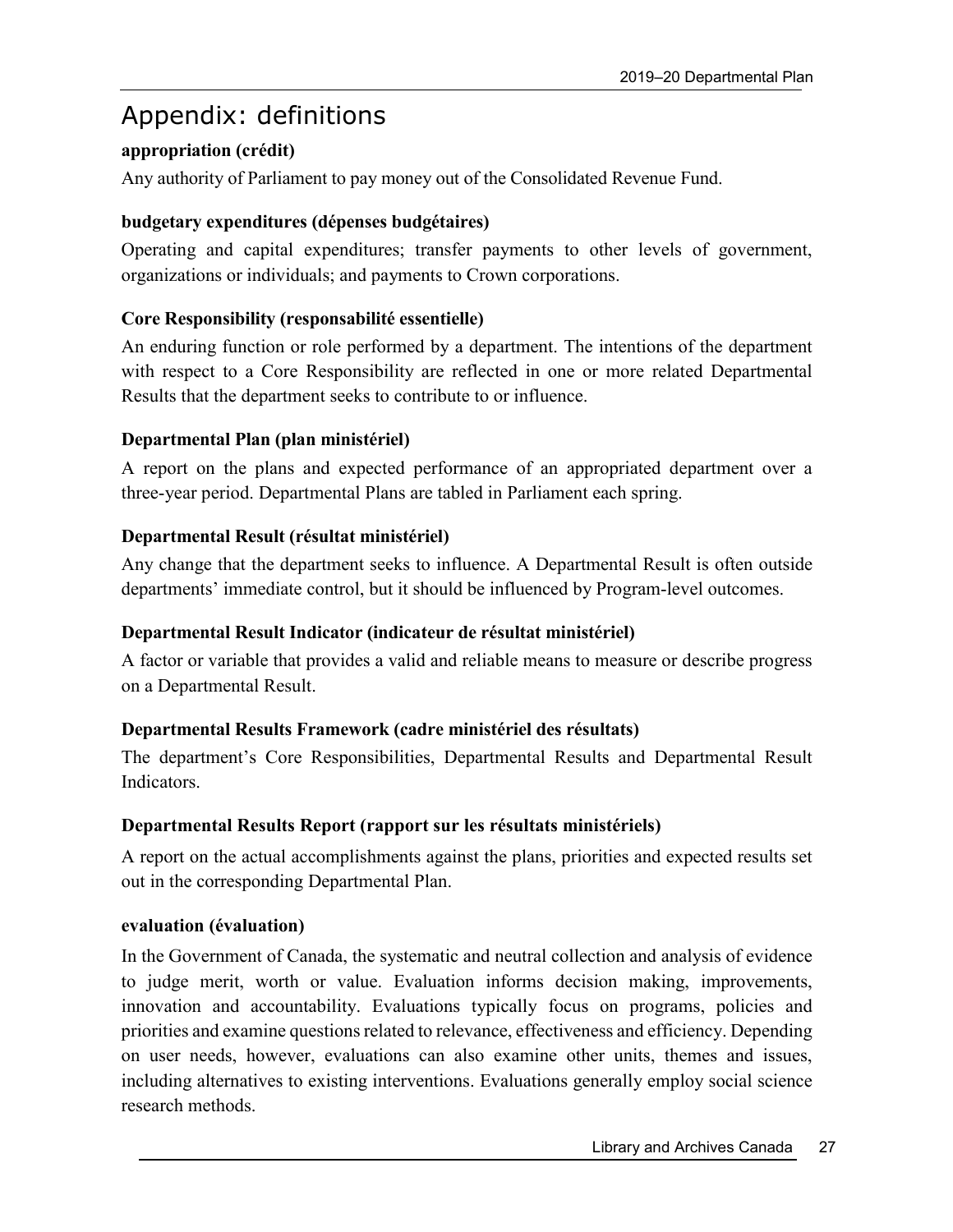### **experimentation (expérimentation)**

Activities that seek to explore, test and compare the effects and impacts of policies, interventions and approaches, to inform evidence-based decision-making, by learning what works and what does not.

### **full-time equivalent (équivalent temps plein)**

A measure of the extent to which an employee represents a full person-year charge against a departmental budget. Full-time equivalents are calculated as a ratio of assigned hours of work to scheduled hours of work. Scheduled hours of work are set out in collective agreements.

### **gender-based analysis plus (GBA+) (analyse comparative entre les sexes plus [ACS+])**

An analytical process used to help identify the potential impacts of policies, Programs and services on diverse groups of women, men and gender-diverse people. The "plus" acknowledges that GBA goes beyond sex and gender differences. We all have multiple identity factors that intersect to make us who we are; GBA+ considers many other identity factors, such as race, ethnicity, religion, age, and mental or physical disability.

### **government-wide priorities (priorités pangouvernementales)**

For the purpose of the 2019–20 Departmental Plan, government-wide priorities refers to those high-level themes outlining the government's agenda in the 2015 Speech from the Throne, namely: Growth for the Middle Class; Open and Transparent Government; A Clean Environment and a Strong Economy; Diversity is Canada's Strength; and Security and Opportunity.

#### **horizontal initiative (initiative horizontale)**

An initiative where two or more departments are given funding to pursue a shared outcome, often linked to a government priority.

### **non-budgetary expenditures (dépenses non budgétaires)**

Net outlays and receipts related to loans, investments and advances, which change the composition of the financial assets of the Government of Canada.

#### **performance (rendement)**

What an organization did with its resources to achieve its results, how well those results compare to what the organization intended to achieve, and how well lessons learned have been identified.

### **performance indicator (indicateur de rendement)**

A qualitative or quantitative means of measuring an output or outcome, with the intention of gauging the performance of an organization, Program, policy or initiative respecting expected results.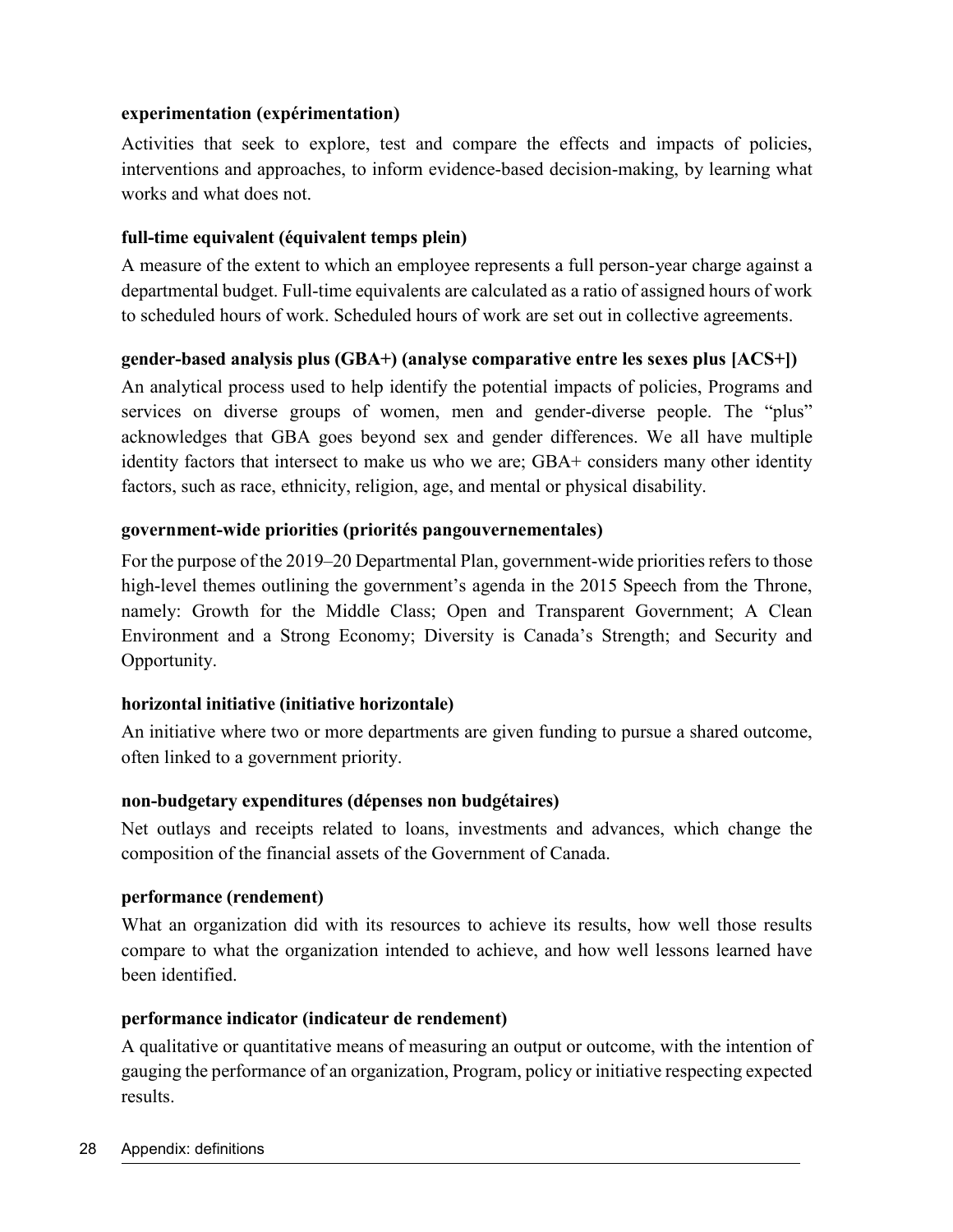### **Performance Information Profile (profil de l'information sur le rendement)**

The document that identifies the performance information for each Program from the Program Inventory.

### **performance reporting (production de rapports sur le rendement)**

The process of communicating evidence-based performance information. Performance reporting supports decision making, accountability and transparency.

### **plan (plan)**

The articulation of strategic choices, which provides information on how an organization intends to achieve its priorities and associated results. Generally a plan will explain the logic behind the strategies chosen and tend to focus on actions that lead up to the expected result.

### **planned spending (dépenses prévues)**

For Departmental Plans and Departmental Results Reports, planned spending refers to those amounts presented in the Main Estimates.

A department is expected to be aware of the authorities that it has sought and received. The determination of planned spending is a departmental responsibility, and departments must be able to defend the expenditure and accrual numbers presented in their Departmental Plans and Departmental Results Reports.

### **priority (priorité)**

A plan or project that an organization has chosen to focus and report on during the planning period. Priorities represent the things that are most important or what must be done first to support the achievement of the desired Departmental Results.

### **Program (programme)**

Individual or groups of services, activities or combinations thereof that are managed together within the department and focus on a specific set of outputs, outcomes or service levels.

### **Program Inventory (répertoire des programmes)**

Identifies all of the department's programs and describes how resources are organized to contribute to the department's Core Responsibilities and Results.

### **result (résultat)**

An external consequence attributed, in part, to an organization, policy, Program or initiative. Results are not within the control of a single organization, policy, Program or initiative; instead they are within the area of the organization's influence.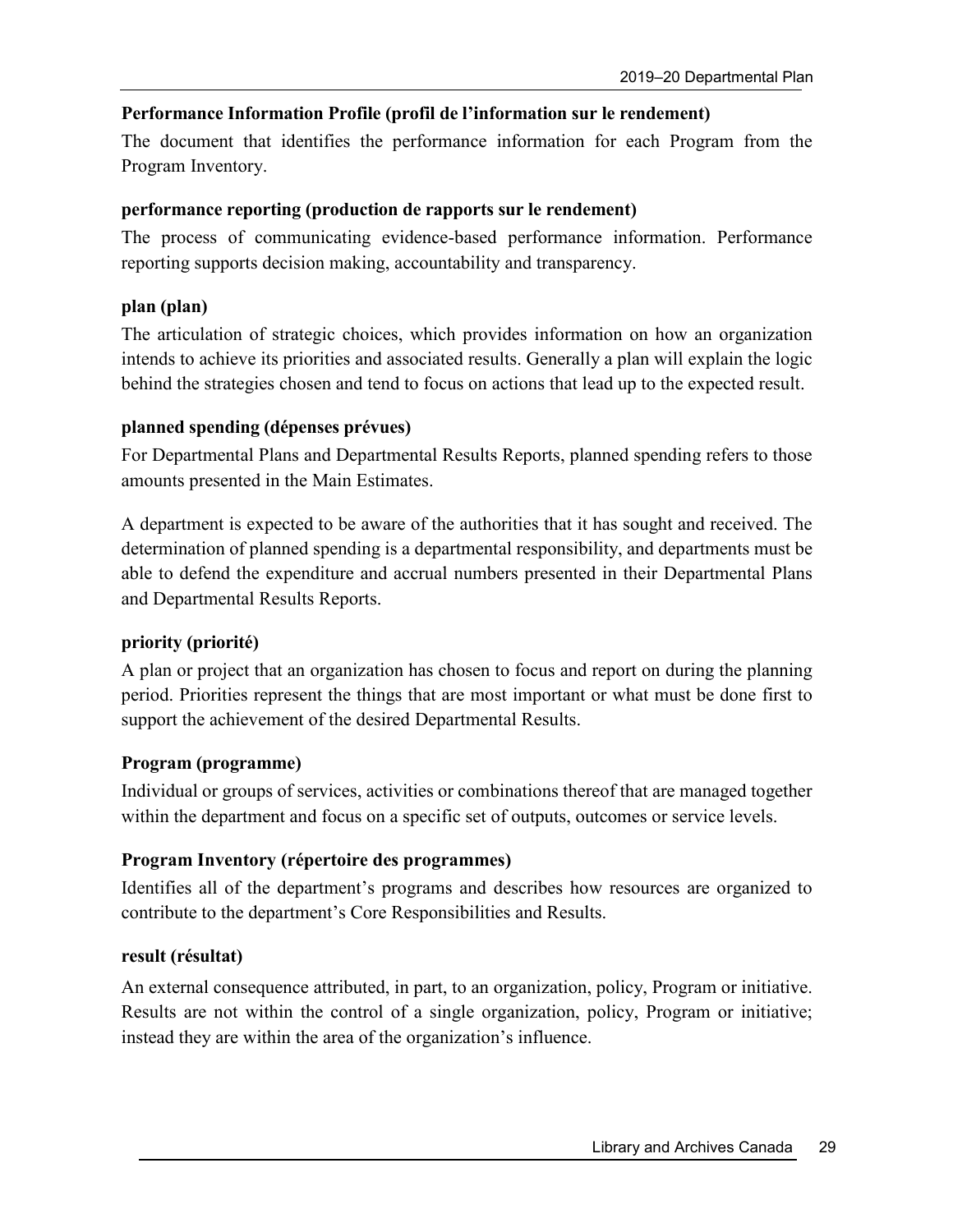#### **statutory expenditures (dépenses législatives)**

Expenditures that Parliament has approved through legislation other than appropriation acts. The legislation sets out the purpose of the expenditures and the terms and conditions under which they may be made.

#### **sunset program (programme temporisé)**

A time-limited program that does not have an ongoing funding and policy authority. When the program is set to expire, a decision must be made whether to continue the program. In the case of a renewal, the decision specifies the scope, funding level and duration.

#### **target (cible)**

A measurable performance or success level that an organization, Program or initiative plans to achieve within a specified time period. Targets can be either quantitative or qualitative.

#### **voted expenditures (dépenses votées)**

Expenditures that Parliament approves annually through an Appropriation Act. The Vote wording becomes the governing conditions under which these expenditures may be made.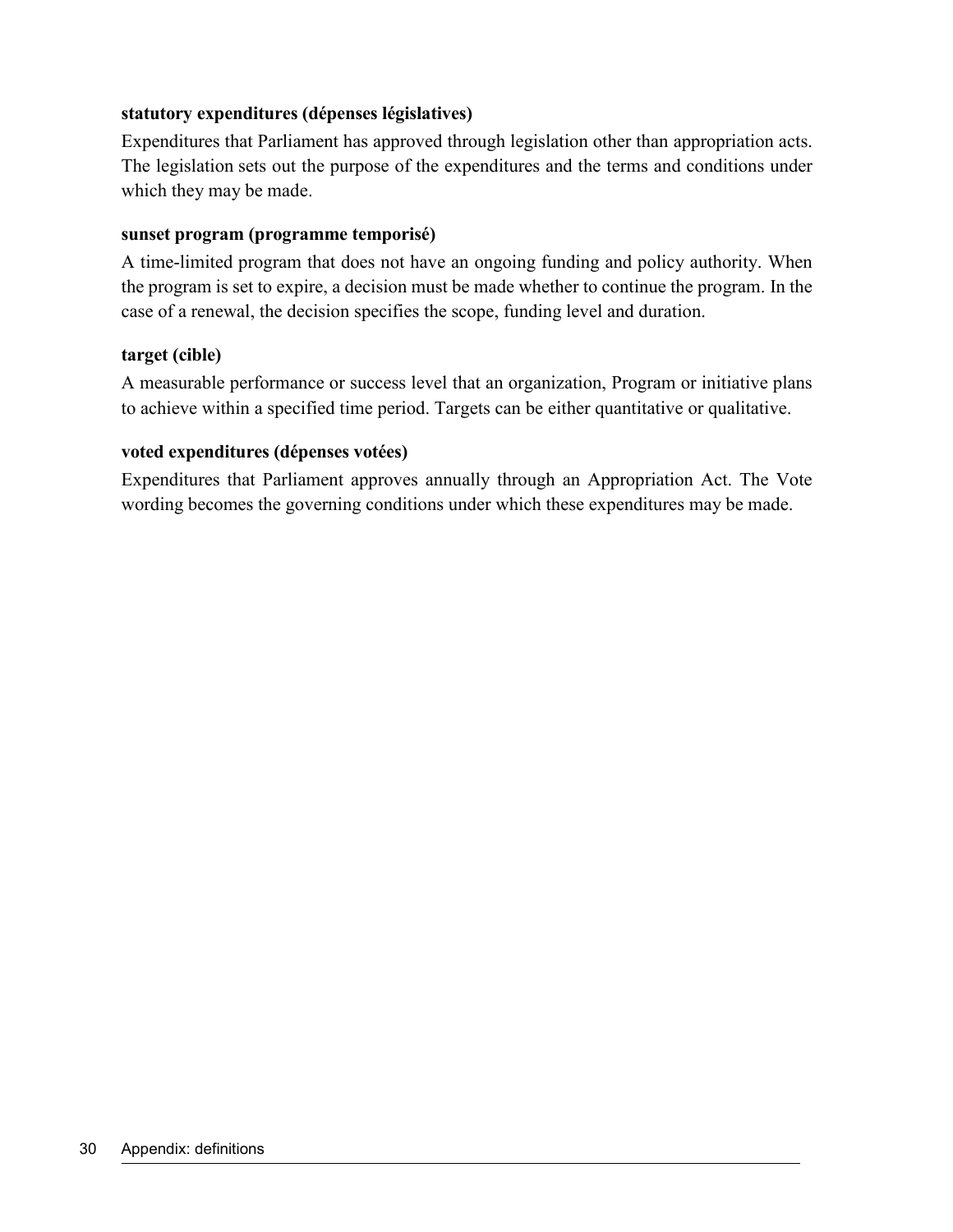## <span id="page-34-0"></span>Endnotes

<sup>i</sup> Joint facility project, https://ottawacentrallibrary.ca/the-project

ii Canadian Digital Service, https://digital.canada.ca/

- <sup>iv</sup> Stakeholders' Forum, http://www.bac-lac.gc.ca/eng/about-us/Pages/stakeholders-forum.aspx v Steering Committee on Canada's Archives, https://archives2026.com/meetings/
- 
- vi Council of National, Provincial and Territorial Archivists, http://www.archivescanada.ca/Networks

vii Youth Advisory Council, http://www.bac-lac.gc.ca/eng/about-us/Pages/youth-advisory-council.aspx

viii National Heritage Digitization Strategy, https://nhds.ca/

ix International Council on Archives, https://www.ica.org/en

<sup>x</sup> International Federation of Library Associations and Institutions, https://www.ifla.org/

xi Réseau francophone numérique,<http://www.rfnum.org/pages/>

xii Canada's Creative Export Strategy, https://www.canada.ca/en/canadian-heritage/services/exportingcreative-industries/creative-export-strategy.html

xiii Creative Canada Policy Framework, https://www.canada.ca/en/canadian-heritage/campaigns/creativecanada/framework.html

xiv Planned results, https://www.bac-lac.gc.ca/eng/about-us/report-plans-priorities/departmental-plan-2019- 2020/Pages/departmental-plan-2019-2020.aspx#pr

xv *Library and Archives of Canada Act,* http://laws-lois.justice.gc.ca/eng/acts/L-7.7/page-1.html

xvi Acquisitions Advisory Committee, http://www.bac-lac.gc.ca/eng/about-us/Pages/acquisitions-advisorycommittee.aspx

xvii Legal deposit, https://laws-lois.justice.gc.ca/eng/regulations/SOR-2006-337/index.html

xviii Preservation facility (Gatineau 2), http://www.bac-lac.gc.ca/eng/about-us/preservation/Pages/gatineau-2.aspx

- xix Policy on Results, https://www.tbs-sct.gc.ca/pol/doc-eng.aspx?id=31300
- xx GC InfoBase,<https://www.tbs-sct.gc.ca/ems-sgd/edb-bdd/index-eng.html#start>

xxi Services Consultation Committee, http://www.bac-lac.gc.ca/eng/about-us/Pages/services-consultationgroup.aspx

xxii Beta version of LAC integrated search tool, http://www.collectionscanada.gc.ca/lac-bac/search/all xxiii Co-Lab, https://co-lab.bac-lac.gc.ca/eng

xxiv DigiLab, http://www.bac-lac.gc.ca/eng/services-public/Pages/digilab.aspx

xxv Indigenous Advisory Circle, http://www.bac-lac.gc.ca/eng/about-us/Pages/Indigenous-Advisory-Circle.aspx

xxvi Indigenous Documentary Heritage Initiatives, http://www.bac-lac.gc.ca/eng/discover/aboriginalheritage/Pages/indigenous-documentary-heritage-initiatives.aspx

xxvii Block Review Initiative, http://www.bac-lac.gc.ca/eng/transparency/Pages/block-review-intro.aspx xxviii LGBT Purge Class Action Settlement, http://www.classaction.deloitte.ca/en-ca/Documents/LONG FORM NOTICE.PDF

xxix Final Settlement Agreement, [http://www.classaction.deloitte.ca/en-ca/Documents/Final Settlement](http://www.classaction.deloitte.ca/fr-ca/Documents/Entente%20de%20r%C3%A8glement%20d%C3%A9finitive.pdf)  [Agreement.pdf-ca/Documents/Entente%20de%20règlement%20définitive.pdf](http://www.classaction.deloitte.ca/fr-ca/Documents/Entente%20de%20r%C3%A8glement%20d%C3%A9finitive.pdf)

xxx Documentary Heritage Communities Program, http://www.bac-lac.gc.ca/eng/services/documentaryheritage-communities-program/Pages/dhcp-portal.aspx<br>xxxi With the project to digitize the files of the Canadian Expeditionary Force (CEF) now complete, LAC

expects to reduce the amount of content that will be digitized in fiscal year 2019–2020. Digitization of Indigenous content, as part of the *We Are Here: Sharing Stories* project, involves much more sophisticated approaches, in terms of research, conservation, description, digitization and community consultation. The expected results are therefore adjusted to reflect this reality.

xxxii Policy on Results, https://www.tbs-sct.gc.ca/pol/doc-eng.aspx?id=31300

xxxiii Beta version of LAC integrated search tool, http://www.collectionscanada.gc.ca/lac-bac/search/all xxxiv GC InfoBase,<https://www.tbs-sct.gc.ca/ems-sgd/edb-bdd/index-eng.html#start>

iii [Truth](https://www.aadnc-aandc.gc.ca/fra/1450124405592/1450124456123) and Reconciliation Commission, http://nctr.ca/assets/reports/Calls\_to\_Action\_English2.pdf